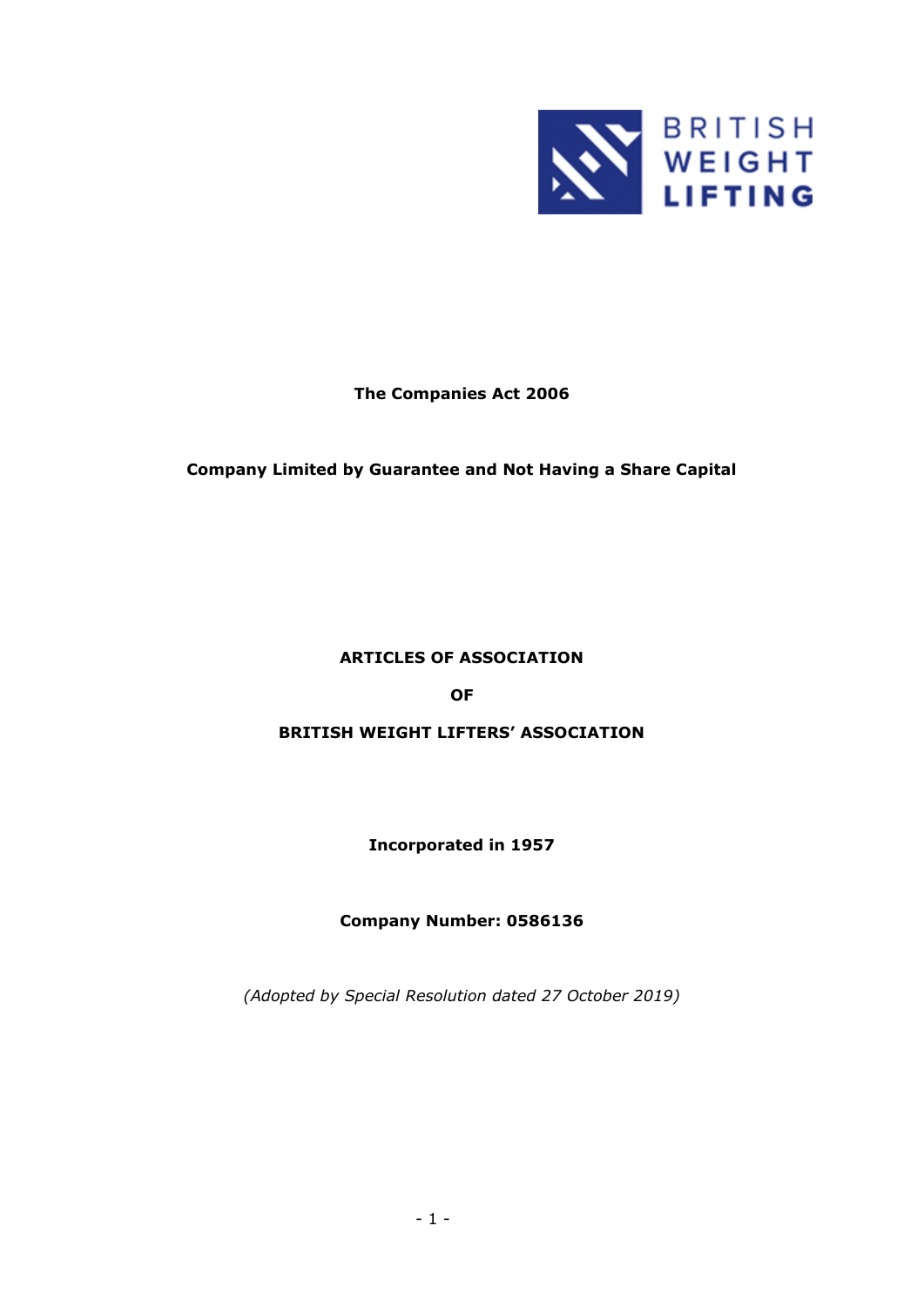# **The Companies Act 2006**

# **Company Limited by Guarantee and Not Having a Share Capital**

### **ARTICLES OF ASSOCIATION**

# **OF**

# **BRITISH WEIGHT LIFTERS' ASSOCIATION**

The name of the company is British Weight Lifters' Association (hereinafter called "**BWLA**") and the Registered Office of BWLA will be situated in England.

#### **INTERPRETATION**

1. In these Articles, unless the context otherwise requires:

| Act                                     | means the Companies Act 2006;                                                                                                                                                                                                 |
|-----------------------------------------|-------------------------------------------------------------------------------------------------------------------------------------------------------------------------------------------------------------------------------|
| <b>Address</b>                          | means a postal address or, for the purposes of<br>communication in Electronic Form, a fax number or an e-<br>mail (but excluding a telephone number for receiving text<br>messages) in each case registered with the company; |
| <b>Annual General</b><br><b>Meeting</b> | means an annual general meeting of BWLA held in<br>accordance with the Act;                                                                                                                                                   |
| <b>Annual Accounts</b>                  | the annual financial statements of BWLA, in respect of<br>the relevant Financial Year.                                                                                                                                        |
| <b>Annual Report</b>                    | the annual report of BWLA, incorporating (amongst other<br>things), the Annual Accounts, a governance statement<br>and a report on the Financial Year from an operational<br>and sporting perspective.                        |
| <b>Articles</b>                         | means BWLA's articles of association for the time being<br>in force;                                                                                                                                                          |
| <b>Athlete</b><br>Representative        | means the athlete who is elected by his or her peers<br>pursuant to Article 132;                                                                                                                                              |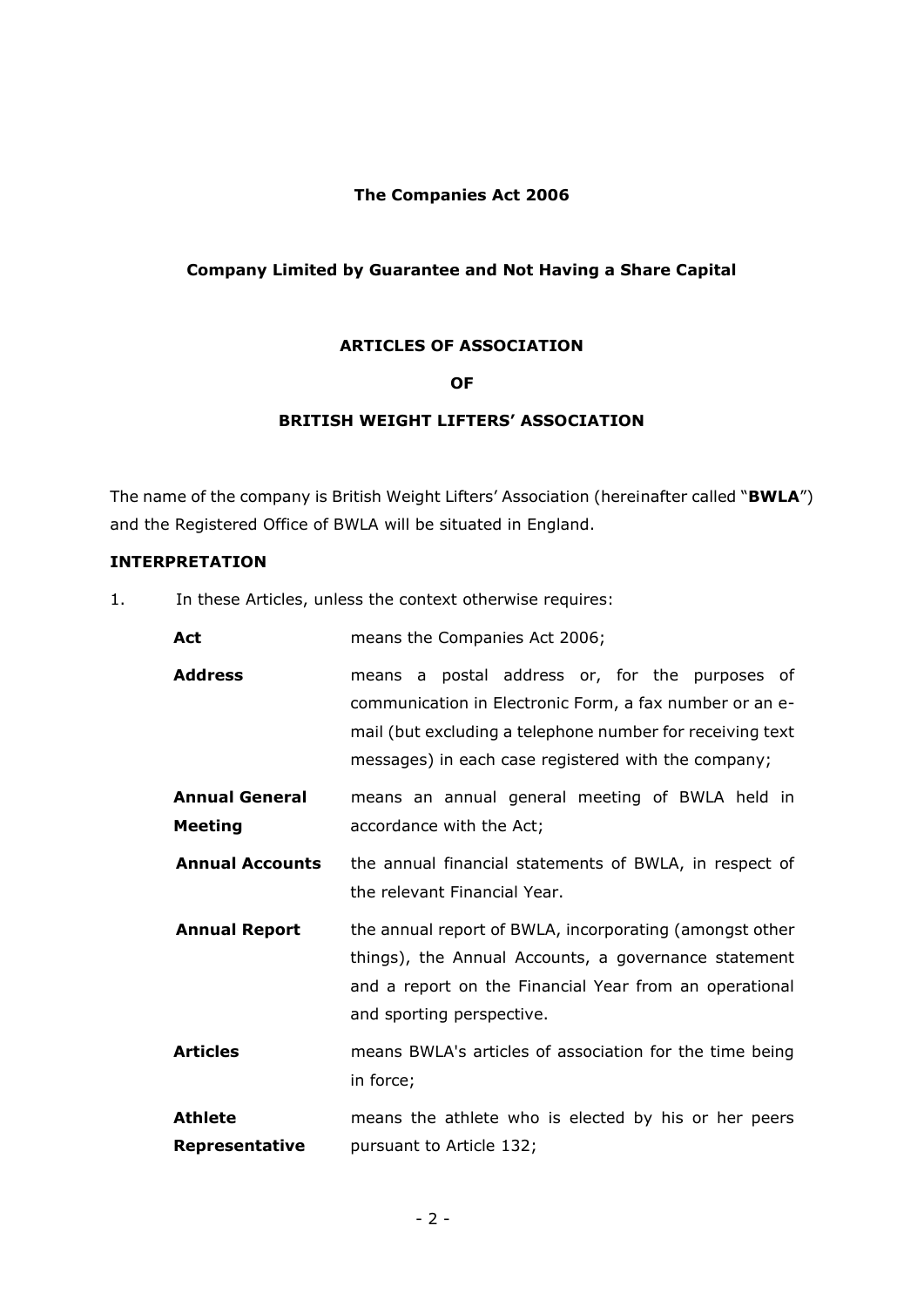| <b>Auditors</b>        | means the auditors of BWLA from time to time appointed<br>by the Board or by any committee formed by the Board<br>for such purposes pursuant to Articles 71 to 76;                                                                                                                                                                                                                                                                                                                                                                                         |
|------------------------|------------------------------------------------------------------------------------------------------------------------------------------------------------------------------------------------------------------------------------------------------------------------------------------------------------------------------------------------------------------------------------------------------------------------------------------------------------------------------------------------------------------------------------------------------------|
| <b>BOA</b>             | means the British Olympic Association;                                                                                                                                                                                                                                                                                                                                                                                                                                                                                                                     |
| <b>Board</b>           | means the board of Directors of BWLA appointed in<br>accordance with Articles 36 to 43;                                                                                                                                                                                                                                                                                                                                                                                                                                                                    |
| <b>BPA</b>             | means the British Paralympic Association;                                                                                                                                                                                                                                                                                                                                                                                                                                                                                                                  |
| <b>Business Day</b>    | means any day (other than a Saturday, Sunday or public<br>holiday in the United Kingdom);                                                                                                                                                                                                                                                                                                                                                                                                                                                                  |
| Chairman               | means the chairman of the Board appointed<br>in.<br>accordance with Article 36, whose responsibilities shall<br>include:                                                                                                                                                                                                                                                                                                                                                                                                                                   |
|                        | (a) providing leadership to the Board;                                                                                                                                                                                                                                                                                                                                                                                                                                                                                                                     |
|                        | (b) setting agendas for Board meetings;                                                                                                                                                                                                                                                                                                                                                                                                                                                                                                                    |
|                        | (c) managing conflicts of interest;                                                                                                                                                                                                                                                                                                                                                                                                                                                                                                                        |
|                        | (d) overseeing the effectiveness of the individual<br>Directors and the Board as a whole; and                                                                                                                                                                                                                                                                                                                                                                                                                                                              |
|                        | (e) promoting effective<br>relationships<br>and<br>open<br>communication with the Members;                                                                                                                                                                                                                                                                                                                                                                                                                                                                 |
| <b>Chief Executive</b> | means the person appointed from time to time as the<br>chief executive of BWLA in accordance with Article 51,<br>whose responsibilities shall include:                                                                                                                                                                                                                                                                                                                                                                                                     |
|                        | (a) management of the day-to-day running of BWLA's<br>business in accordance with the policies, procedures<br>and budget approved by the Board;<br>(b) maintenance of regular dialogue with the Chairman<br>on important and strategic issues facing BWLA and<br>ensuring that the Board are made aware of such<br>issues;<br>(c) acting as a liaison between the Board and the<br>executive management of BWLA including ensuring<br>that the executive management provides timely<br>reports to the Board so as to allow it to fulfil its duties;<br>and |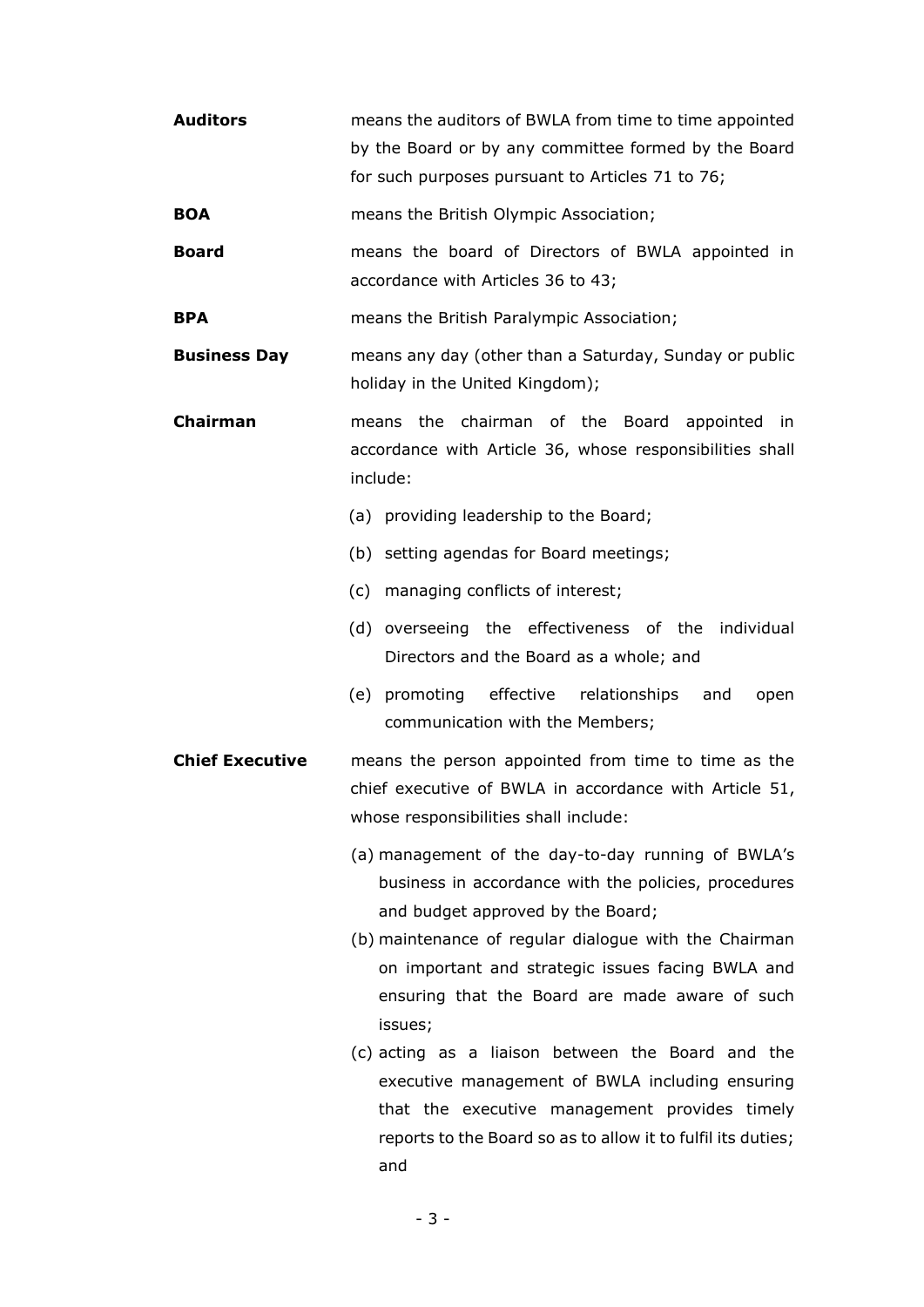- (d) such other matters as may be set out from time to time in any corporate governance handbook or Regulations relating to BWLA.
- **Clear Day** means in relation to a period of notice that period excluding the day when the notice is given or is deemed to be given and the day for which it is given or on which it is to take effect;
- **Close Connection** means any connection that a person may have to BWLA which means that, from the perspective of an objective outsider, that person could not be considered independent. A person will be considered to have a Close Connection to BWLA in the following non-exhaustive circumstances:
	- where that person has, within the last four years, been actively involved with BWLA;
	- where that person is, or has within the last four years, been an Employee; and/or
	- where that person has close family ties with any Director or senior Employee;
- **Connected Person** means any spouse, civil partner, partner, parent, child, brother, sister, grandparent or grandchild of a Director, any firm or body corporate (including a limited liability partnership) of which a Director is a partner, Member or employee and any company of which a Director is a director, employee or shareholder having a beneficial interest in more than one per cent of the share capital;
- **Director means a director of BWLA and includes any person** occupying the position of director, by whatever name called;
- **Director's Code of** means a code of conduct adopted by the Board (as **Conduct** amended from time to time), setting out the obligations, requirements, and duties of the Directors;
- **Director's Declaration** means a written document, in a manner approved by the Board, containing (i) an acceptance of, and expression of willingness to act in accordance with, the Articles and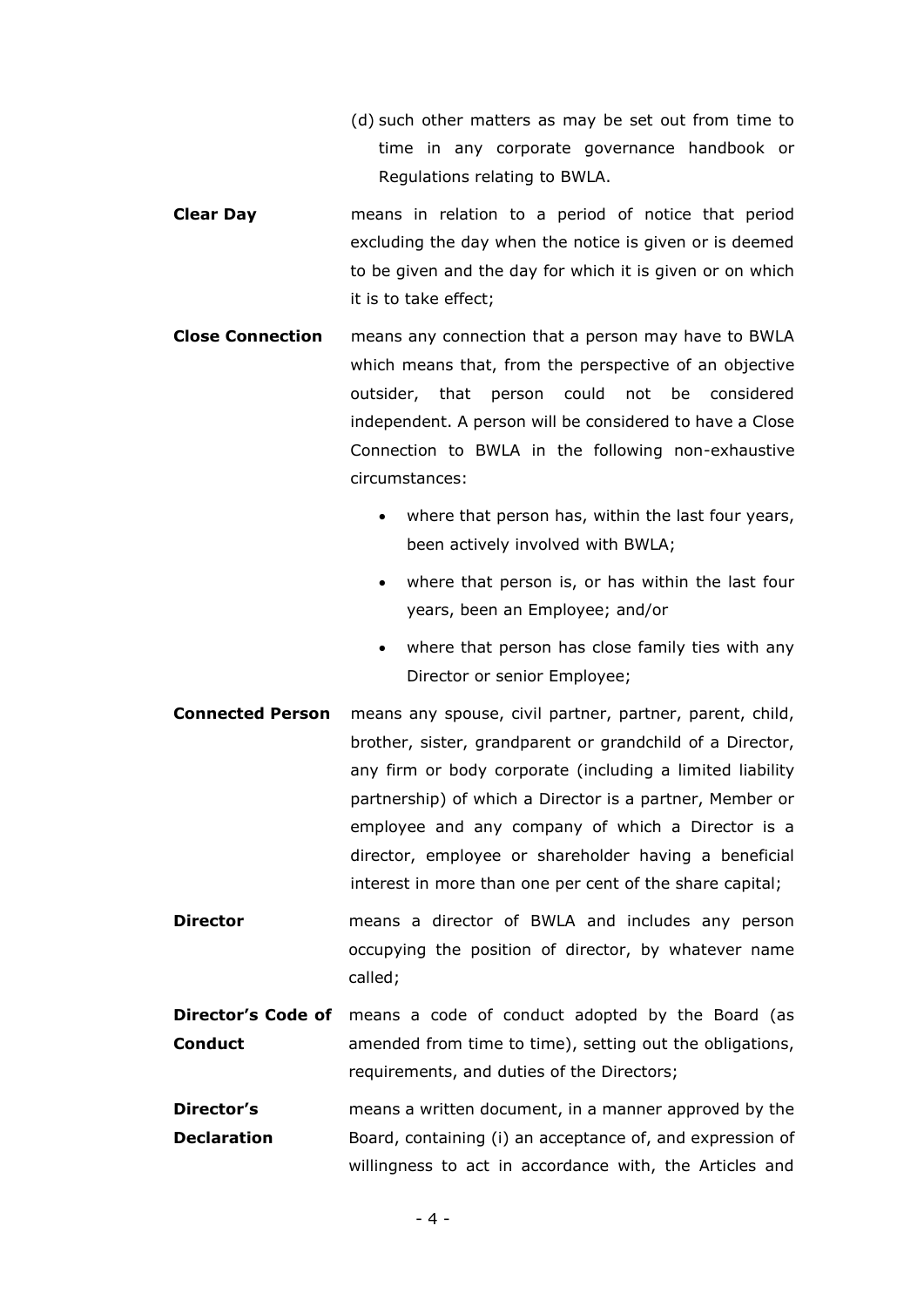BWLA's Directors' Code of Conduct, and (ii) a declaration of good character and suitability for office;

**Disciplinary Panel** means a disciplinary panel set up to hear and determine disciplinary matters relating to the BWLA pursuant to BWLA's Disciplinary Regulations in force from time to time;

**Document** means a writing, communication, picture, drawing or data of any kind and includes, unless otherwise specified, any document sent or supplied in Electronic Form;

**Elected Director** means a Director elected by Members at a general meeting;

**Electronic Form** has the meaning given in section 1168 of the Act;

- **Employee** means a Member of staff employed full or part time by BWLA;
- **England Group** means at the committee established by the Board in accordance with Article [77;](#page-26-2)

**EWF** means the European Weight Lifting Federation;

- **Ex-Officio** means that a person holds a position (for example, as a Director) solely by virtue of some other office they hold (for example, the office of Chief Executive) and whose position is therefore wholly dependent upon them continuing to hold that other office;
- **Financial Year** has the meaning given to it in section 390 of the Act;
- **General Meeting** means a general meeting, held in accordance with the Act;

**Home Countries** means England, Scotland, Wales and Northern Ireland;

**Independent means a person who is free from any Close Connection** to BWLA and if, from the perspective of an objective outsider, they would be viewed as independent and 'Independence' shall be construed accordingly. A person may still be considered independent notwithstanding the fact that they are a Member and/or they play the sport.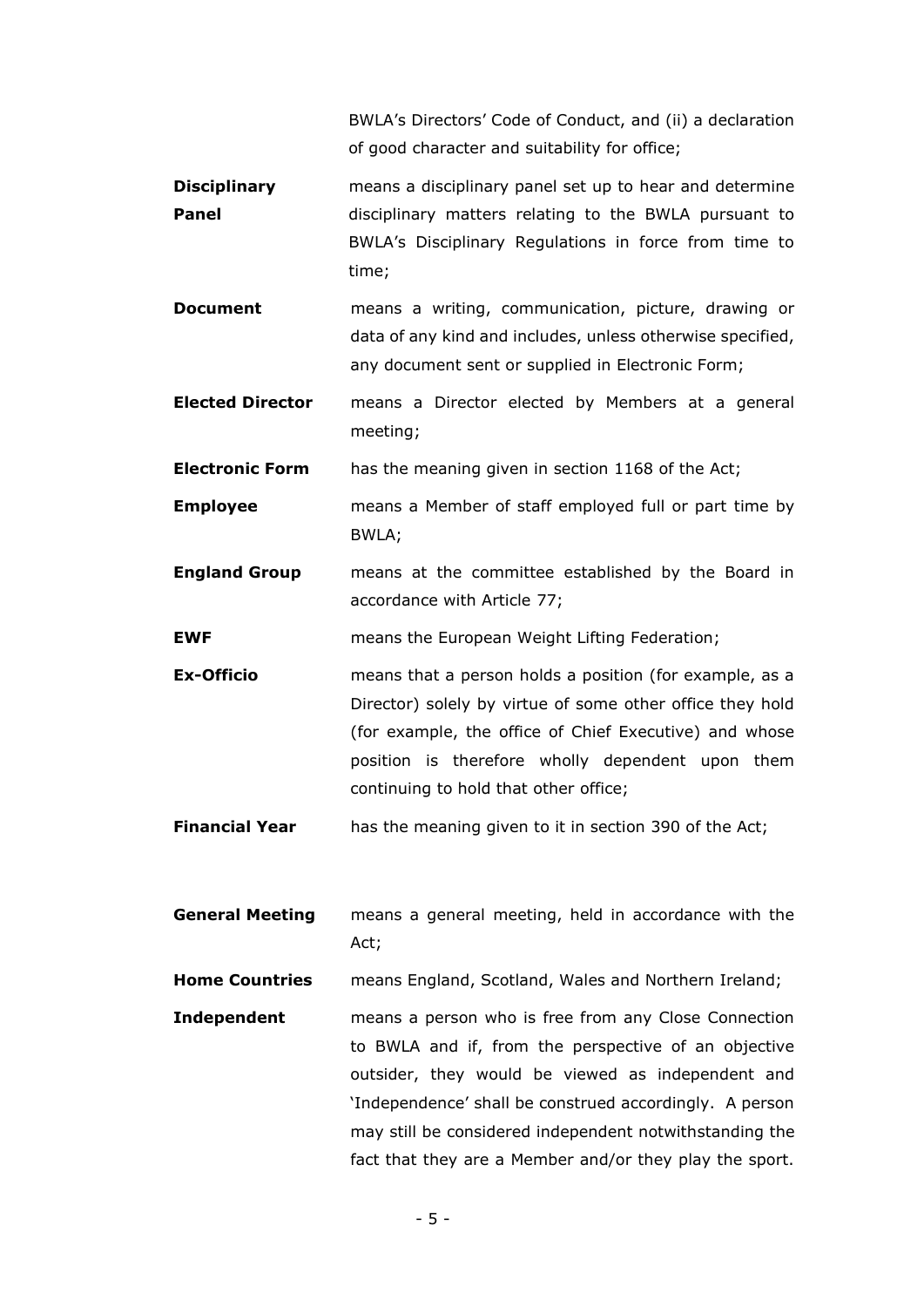Any question of the 'independence' of an individual shall be determined by the Board in their absolute discretion;

- **Independent Director** means a person who is appointed from time to time pursuant to Articles [38,](#page-18-1) [39](#page-18-2) and / or [40](#page-18-3) to serve on the Board in an Independent capacity;
- **Individual Member** means such individuals as may be admitted to Membership by the Board in accordance with Article [10;](#page-14-0)

**IOC** means the International Olympic Committee;

**IPC** means the International Paralympic Committee;

**IWF EXECUTE:** means the International Weightlifting Federation;

- **Life Vice President**  means a lifetime honorary officer of BWLA, who shall carry no executive duties or responsibilities and no voting powers;
- **Member Club** such clubs as may be admitted to Membership by the Board in accordance with Article [10](#page-14-0) and 'Member Clubs' shall be construed accordingly;
- **Members** means any person whose application to become a member of BWLA is accepted by the Board pursuant to Article [10](#page-14-0) and whose name is entered in the Register of Members and 'Membership' shall be construed accordingly;

**Month** means a calendar month;

**Model Articles** means the model articles for private companies limited by shares contained in Schedule 1 of the Companies (Model Articles) Regulations 2008 (*SI 2008/3229*) as amended prior to the date of adoption of these Articles;

**NADA** means the National Anti-Doping Agency;

**Nominations Committee**  means the committee of Directors constituted by the Board from time to time in accordance with Articles [71](#page-26-0) to [76](#page-26-1) for the purpose set out in Article [40;](#page-18-3)

**Objects** means the objects of BWLA as defined in Article [5;](#page-9-0)

**Office Holder** means a person discharging any one of the following offices: the President; the Life Vice Presidents; the Vice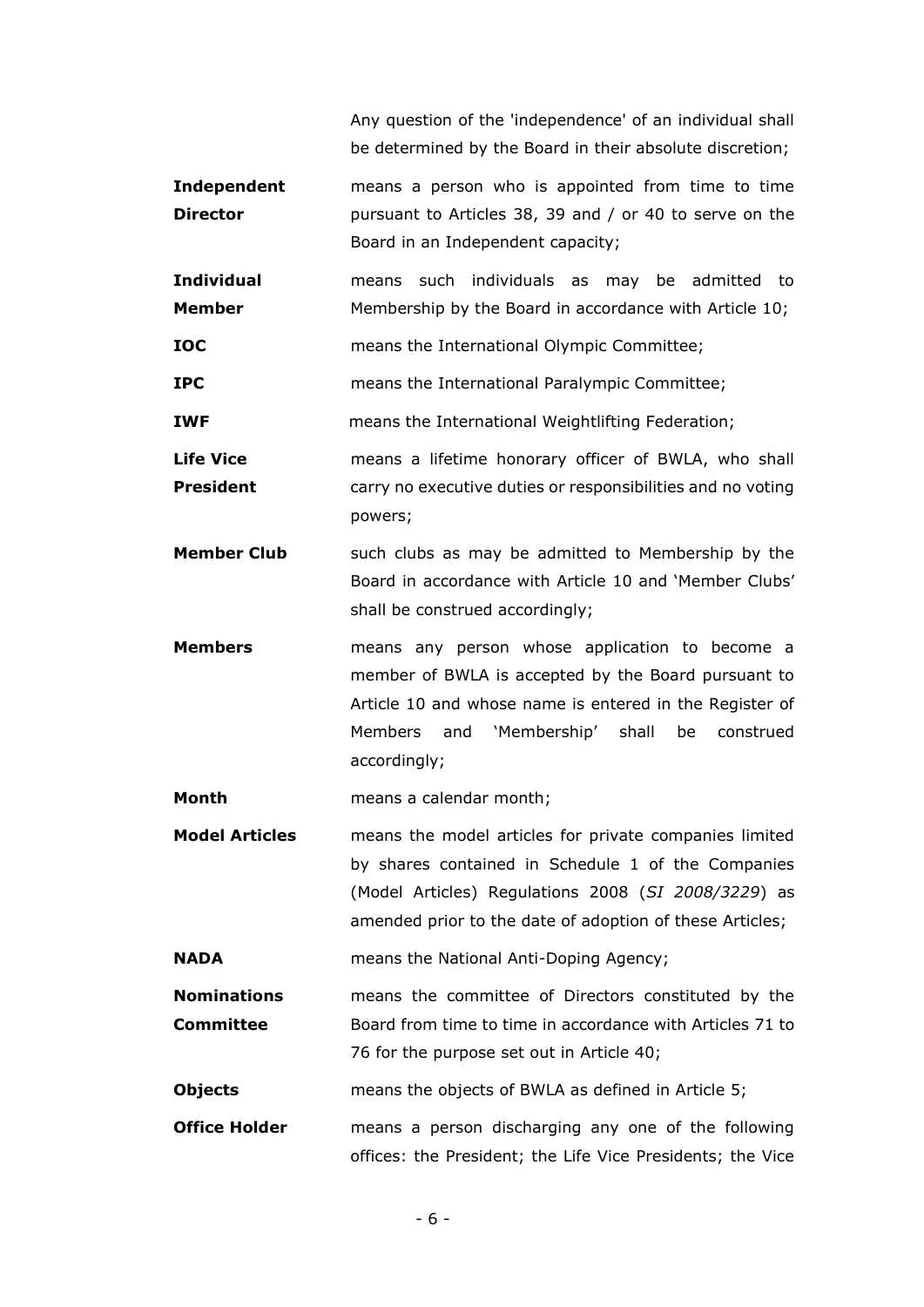Presidents; the Chairman; the Chief Executive; or a Director;

- **Patron** means the person appointed to such honorary office of BWLA by the Board in accordance with Article [137;](#page-36-0)
- **Powerlifting** means the sport of World Para Powerlifting (formerly known as IPC Powerlifting), in whatever form, and 'Powerlifters' shall be construed accordingly;
- **President** means the person appointed to such honorary office of BWLA from time to time by the Board in accordance with Article [137;](#page-36-0)
- **Recruitment Policy**  means any Board recruitment policy of BWLA as set out in any Regulations and / or corporate governance handbook of BWLA in place from time to time.
- **Region** means a geographical area forming part of the United Kingdom, as determined and designated by the Board from time to time;
- **Regional Body** means a body established by the Board in accordance with Article [79](#page-27-0) to represent a Region;
- **Registered Office** means the registered office of BWLA as filed at Companies House from time to time and for the time being means 1<sup>st</sup> Floor Office Suite, St Ann's Mill, Commercial Road, Leeds, England, L[S5](#page-9-0) 3AE;
- **Register of Members** means the statutory register of Members kept pursuant to the Act;

**Regulations** means the regulations of BWLA made by the Board pursuant to Article [88;](#page-28-0)

**Senior Independent**  means the person appointed in accordance with Article [43;](#page-19-0)

**Director**

**Senior** 

**Management Directors** those members of the Senior Management Team who are appointed to the Board and **Senior Management Director** shall mean any of them.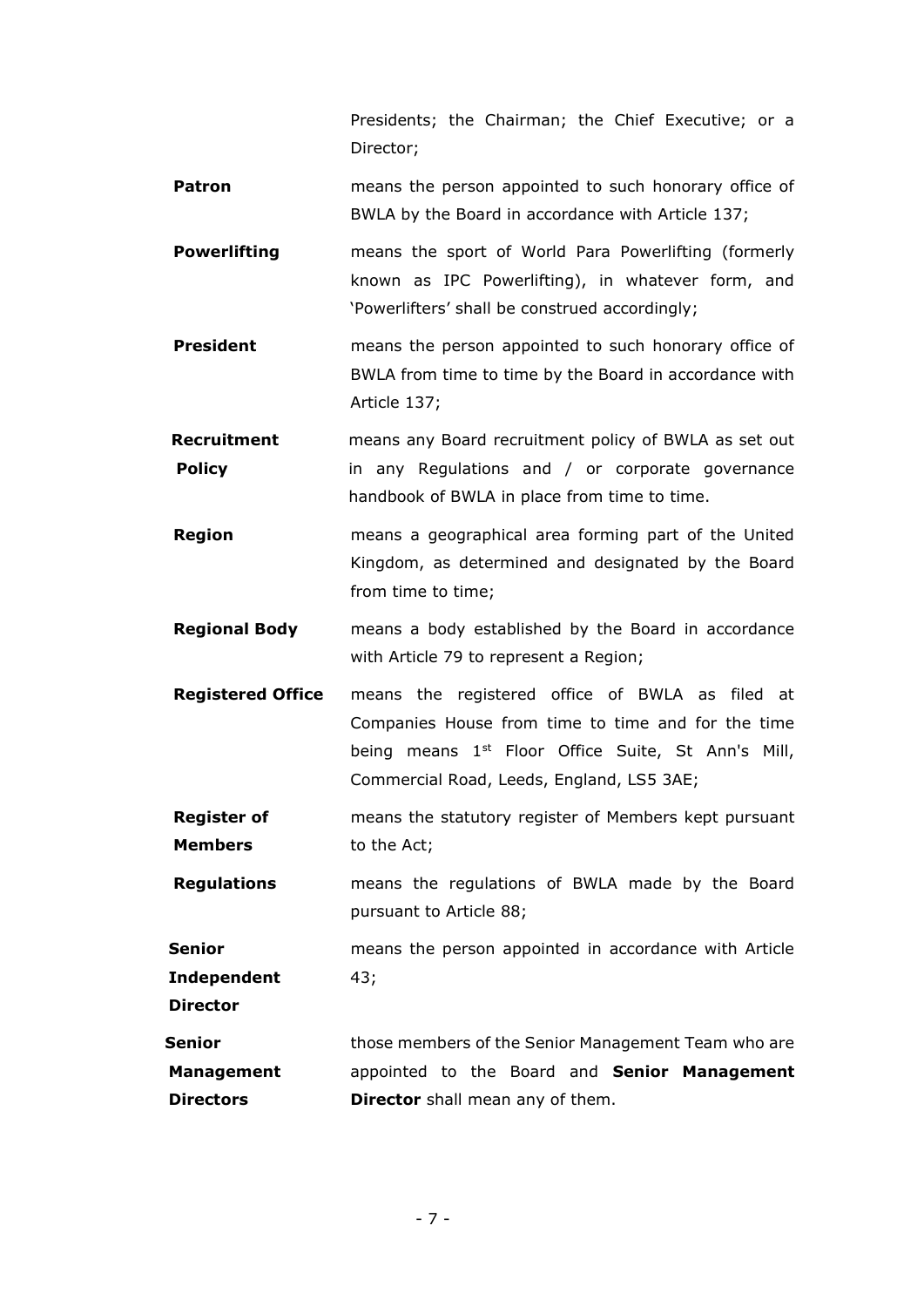| Senior                              | any persons appointed from time to time to operate in a                                                                                                                                                                                                                                                       |
|-------------------------------------|---------------------------------------------------------------------------------------------------------------------------------------------------------------------------------------------------------------------------------------------------------------------------------------------------------------|
| <b>Management</b><br><b>Team</b>    | senior managerial capacity with responsibility for the<br>supervision,<br>management,<br>planning<br>daily<br>and<br>administrative processes required by BWLA, including<br>(but not limited to) any Chief Executive, chief financial<br>officer and chief operating officer appointed from time to<br>time. |
| <b>Skills Matrix</b>                | means a matrix maintained by BWLA of the skills,<br>experience, independence and knowledge of the Board<br>from time to time and, any shortfalls or requirements in<br>respect of the same;                                                                                                                   |
| <b>Special Resolution</b>           | has the meaning given in section 283 of the Act;                                                                                                                                                                                                                                                              |
| <b>Sports</b><br><b>Resolutions</b> | means Sports Resolutions UK, which is the trading name<br>of Sports Dispute Resolution Panel Limited;                                                                                                                                                                                                         |
| <b>Subsidiary</b>                   | has the meaning given in section 1159 of the Act;                                                                                                                                                                                                                                                             |
| Weightlifting                       | means the sport of Weightlifting, in whatever form, and<br>'Weightlifters' shall be construed accordingly;                                                                                                                                                                                                    |
| <b>United Kingdom</b>               | means Great Britain, Northern Ireland, the Channel<br>Islands and the Isle of Man;                                                                                                                                                                                                                            |
| <b>Vice Chairman</b>                | means the person appointed in accordance with Article<br>33.                                                                                                                                                                                                                                                  |
| <b>Vice President</b>               | means the person appointed to such honorary office of<br>BWLA from time to time by the Board in accordance with<br>Article 137;                                                                                                                                                                               |
| <b>WADA</b>                         | means World Anti-Doping Agency;                                                                                                                                                                                                                                                                               |
| Written<br><b>Resolution</b>        | has the meaning given to it in section 288 of the Act; and                                                                                                                                                                                                                                                    |
| Year                                | means a calendar year.                                                                                                                                                                                                                                                                                        |

- A. Words or expressions bear the same meaning as in the Act as in force on the date when Articles become binding on the Company.
- B. Headings in these Articles are used for convenience only and shall not affect the construction or interpretation of these Articles.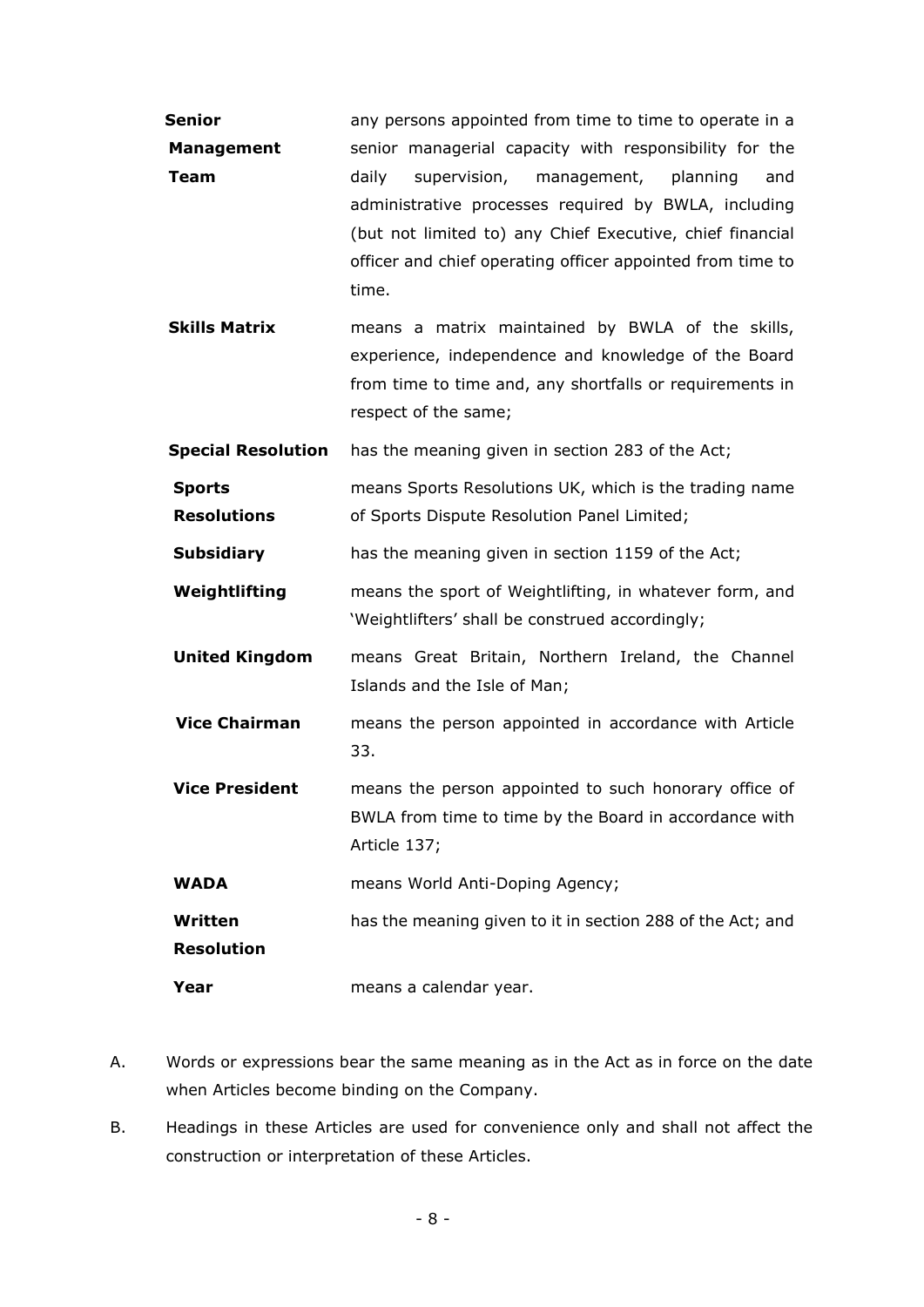- C. A reference in these Articles to an "Article" is a reference to the relevant article of these Articles unless expressly provided otherwise.
- D. Unless expressly provided otherwise, a reference to a statute, statutory provision or subordinate legislation is a reference to it as it is in force from time to time, taking account of:
	- (i) any subordinate legislation from time to time made under it; and
	- (ii) any amendment or re-enactment and includes any statute, statutory provision or subordinate legislation which it amends or re-enacts.
- E. Any phrase introduced by the terms "including", "include", "in particular" or any similar expression shall be construed as illustrative and shall not limit the sense of the words preceding those terms.
- F. The Model Articles and any relevant model articles for a company limited by guarantee are expressly excluded by these Articles.
- G. Words importing the singular shall include the plural and vice versa, words denoting a gender shall include all genders, and words denoting persons shall, where the context allows, include corporations and unincorporated associations.
- H. For the avoidance of doubt the constitution of the Company is governed by, and construed in accordance with, the law of England and Wales.

### **LIABILITY OF MEMBERS**

- 2. The liability of Members is limited.
- 3. Every Member of BWLA undertakes to contribute to the assets of BWLA in the event of the same being wound up while it is a Member, or within one (1) Year after the Member ceases to be a Member, for payment of the debts and liabilities of BWLA contracted before it ceases to be a Member and of the costs, charges and expenses of winding up, and for the adjustment of the rights of the contributories among themselves, such amount as may be required not exceeding one pound sterling.
- <span id="page-8-0"></span>4. If upon the winding up or dissolution of BWLA there remains, after the satisfaction of all its debts and liabilities, any property whatsoever, the same shall not be paid to or distributed among the Members, but shall be given or transferred to some other institution or institutions having objects similar to the Objects of BWLA and which shall prohibit the distribution of its or their income and property among its or their Members to an extent at least as great as is imposed upon BWLA pursuant to Article [7,](#page-13-0) such institution or institutions to be determined by the Members at or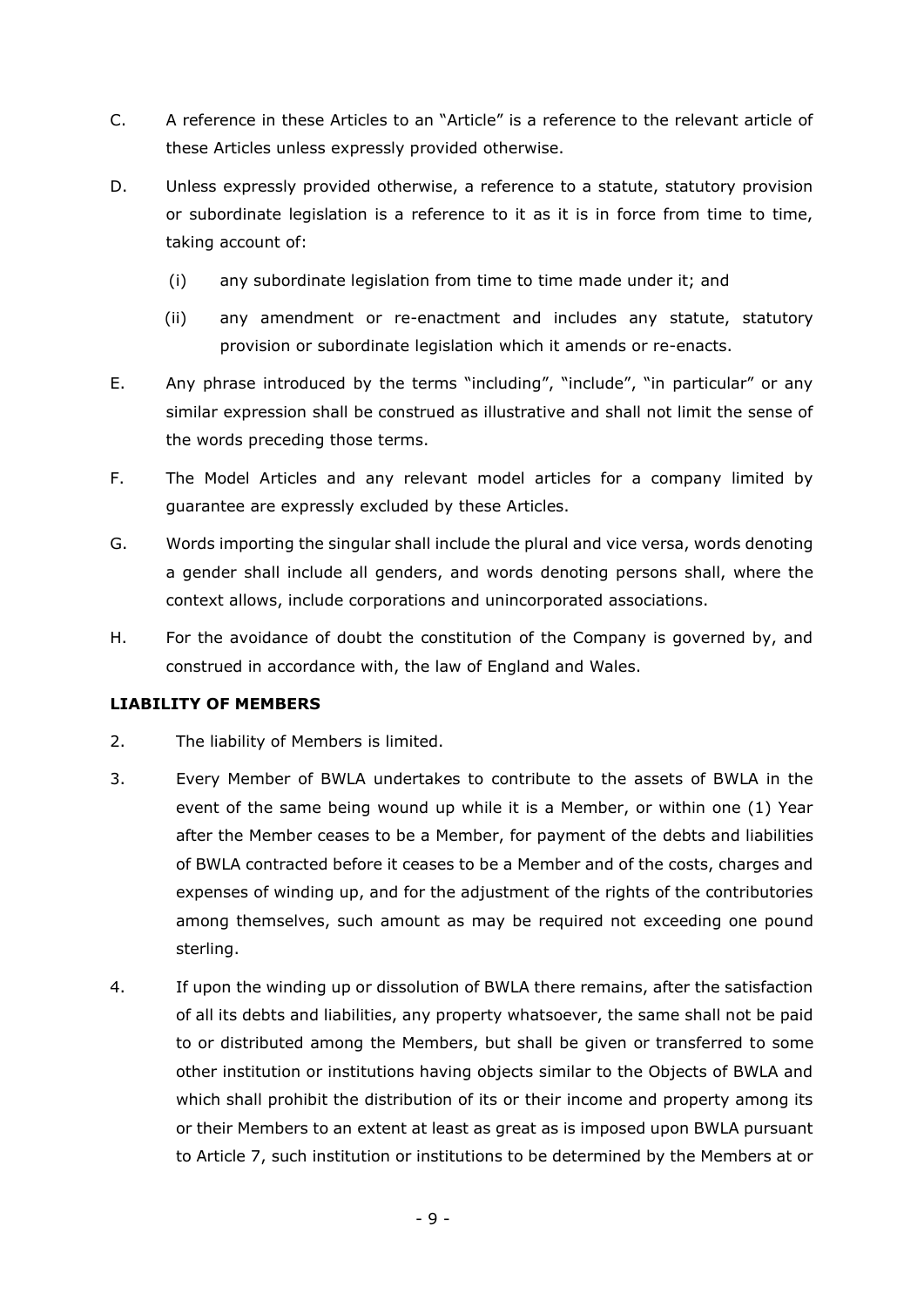before the time of dissolution, and if and in so far as effect cannot be given to the aforesaid provision, then to some charitable object.

# **OBJECTS**

- <span id="page-9-0"></span>5. The Objects for which BWLA is established are to:
	- 5.1 be the governing body to foster, develop, promote, administer, manage and grow the practice and spirit of the sport of Weightlifting and Powerlifting throughout the United Kingdom;
	- 5.2 organise and regulate the Weightlifting and Powerlifting movement at all levels within its jurisdiction according to the provisions of these Articles for the benefit of its Members and of the sport of Weightlifting and Powerlifting as a whole;
	- 5.3 promote the art and science of and education in lifting weights;
	- 5.4 control the promotion of Weightlifters and Powerlifters to higher degrees and to determine policies in all aspects of elite athlete performance;
	- 5.5 control the training and approval of Weightlifting and Powerlifting coaches and officials, both generally and for elite athlete performance;
	- 5.6 promote such domestic championships and competitions as are required for elite performance;
	- 5.7 promote such international championships or competitions as are appropriate for elite performance;
	- 5.8 represent the United Kingdom internationally and to affiliate to the IWF, the EWF and other relevant international bodies;
	- 5.9 serve as the body recognised by the BOA, the BPA, the IOC and the IPC as the national governing body for the sport of Weightlifting and Powerlifting in the United Kingdom;
	- 5.10 be responsible within its jurisdiction for the regulation, maintenance and enforcement of doping control in Weightlifting and Powerlifting at all levels per WADA and NADA approved guidelines;
	- 5.11 maintain a disciplinary code and appropriate judicial system and to regulate the activities of its Members when competing, training or otherwise under the jurisdiction of BWLA in order to meet its liabilities from time to time to the IWF, EWF, IOC, IPC and other relevant bodies from time to time;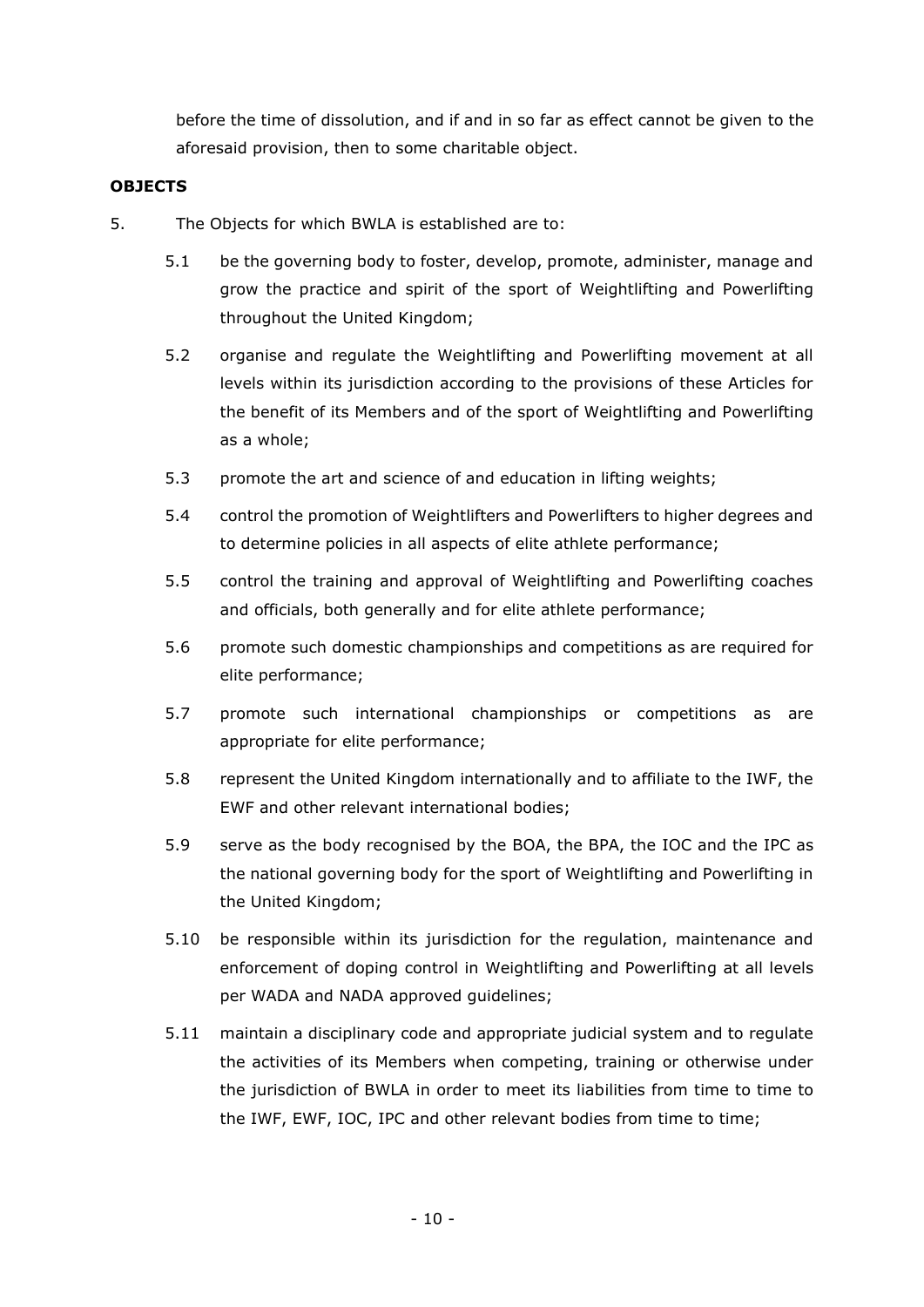- 5.12 appoint or recommend for appointment (as applicable) delegates to relevant fora, whether international or domestic, as the representative of BWLA and/or Weightlifting and/or Powerlifting in the United Kingdom;
- 5.13 act as the nominating or selecting body, as the case may be, for teams representing the United Kingdom in Olympic, World and European championships or any other events where the United Kingdom is a competing nation (including those under the auspices of the IWF, EWF, IOC, IPC and other relevant bodies);
- 5.14 accept responsibility for carrying out any functions which may be transferred from time to time to BWLA on such terms as may be agreed unanimously between the Members and BWLA;
- 5.15 ensure the structures are in place to give each and every individual the opportunity to play, coach, officiate, administer, support, learn and excel at all ages and levels (from beginner to elite) in the sport of Weightlifting and Powerlifting and to promote the principles and objects set out in the equality policy of BWLA; and
- 5.16 anything incidental or conducive to the promotion of such Objects provided that this shall not sanction either the support by BWLA of any political party or the pursuit by BWLA of any object which would make it a trade union.

### **POWERS**

- 6. BWLA shall have the power to do anything to further its Objects or is conducive or incidental to doing so. In particular BWLA has the power:
	- 6.1 to adopt anti-doping rules and to regulate, maintain and enforce doping control in Weightlifting and Powerlifting at all levels per WADA and NADA approved guidelines and impose clear prohibitions and controls on doping in the United Kingdom in accordance with the mandatory provisions of the World Anti-Doping Code and IWF Anti-Doping Code;
	- 6.2 to maintain a disciplinary code and appropriate judicial system and to regulate the activities of BWLA Member when competing, training or otherwise under the jurisdiction of BWLA;
	- 6.3 to nominate or select, as the case maybe, teams to represent the United Kingdom in Olympic, World and European, or any other events where the United Kingdom is a competing nation (including under the auspices of the IWF, EWF, IOC, IPC and other relevant bodies);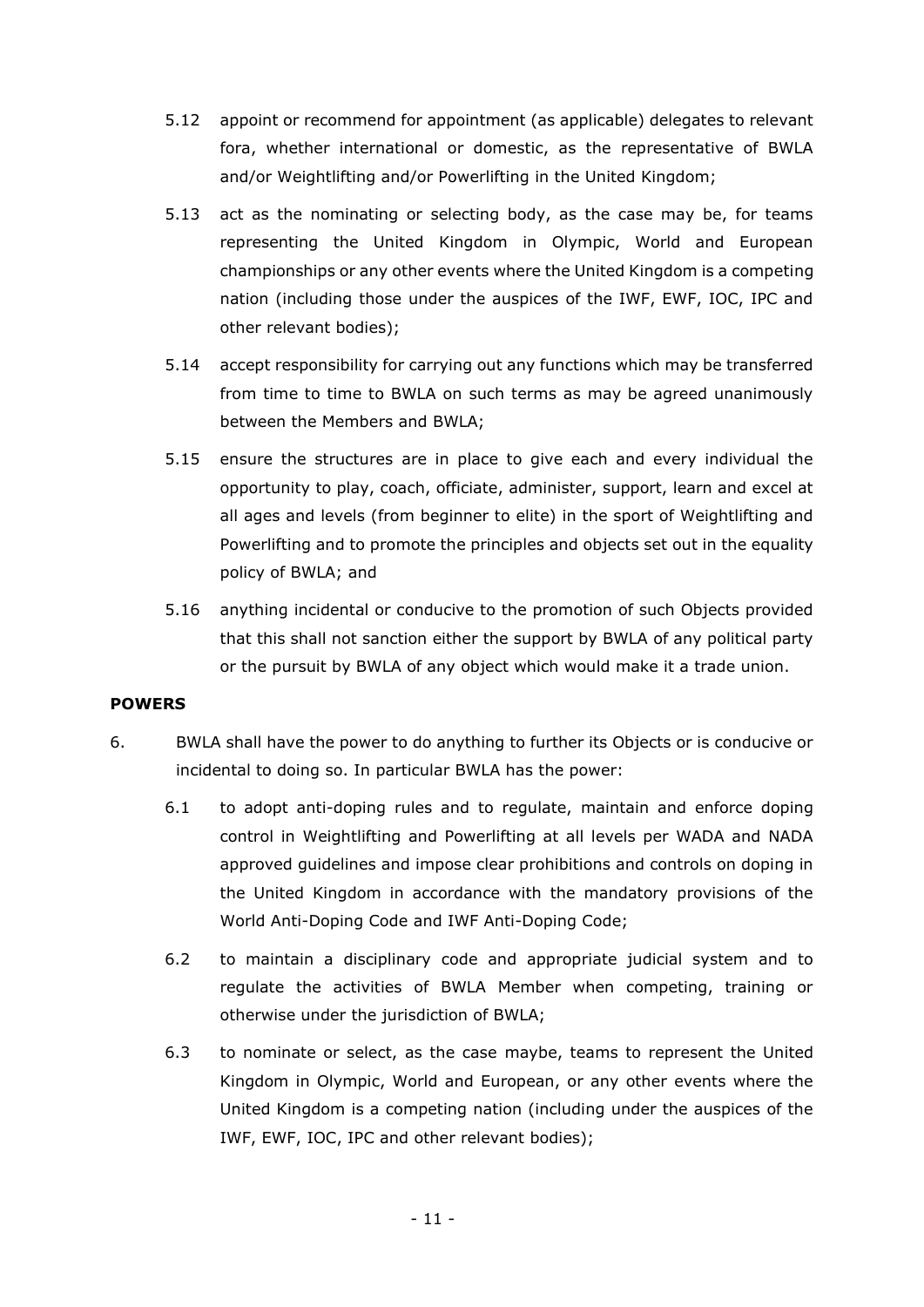- 6.4 to assume the assets and other rights and discharge the liabilities and responsibilities of BWLA;
- 6.5 to hold or assist in holding competitions, demonstrations, exhibitions and shows for the purpose of promoting the Objects;
- 6.6 to print, publish and sell any newsletters, periodicals, books or leaflets that BWLA may deem desirable for the promotion of its Objects and to carry on courses of instruction, lectures or discussions for the purpose of promoting its Objects;
- 6.7 to purchase, take on lease or in exchange, hire or otherwise acquire any real or personal property and any rights or privileges and to construct, occupy, maintain and alter any houses, buildings or works which BWLA may deem necessary or convenient for the promotion of its Objects;
- 6.8 to sell, let, mortgage, dispose of or otherwise deal with all or any or all of the property or assets of BWLA as may be thought expedient with a view to the promotion of its Objects;
- 6.9 to take such steps by personal or written appeals, public meetings or otherwise, as may from time to time be deemed expedient for the purpose of procuring contributions to the funds of BWLA, in the shape of donations, annual subscriptions, or otherwise;
- 6.10 to undertake and execute any trusts or any agency business which may seem directly or indirectly conducive to the Objects of BWLA and may be undertaken lawfully by BWLA;
- 6.11 to borrow or raise money for the purposes of BWLA on such terms and on such security as may be deemed fit;
- 6.12 to invest the monies of BWLA not immediately required for its purposes in or upon such investments, securities or property as may be deemed fit subject nevertheless to such conditions (if any) and such consents (if any) as may for the time being be imposed or required by law and subject also as hereinafter provided;
- 6.13 to establish and support or aid in the establishment and support of any charitable associations or institutions and to subscribe or guarantee money for charitable purposes in any way connected with the purposes of BWLA;
- 6.14 to take over or acquire any companies, institutions, societies or associations having objects altogether or in part similar to those of BWLA and which shall prohibit the distribution of their income and property amongst their Members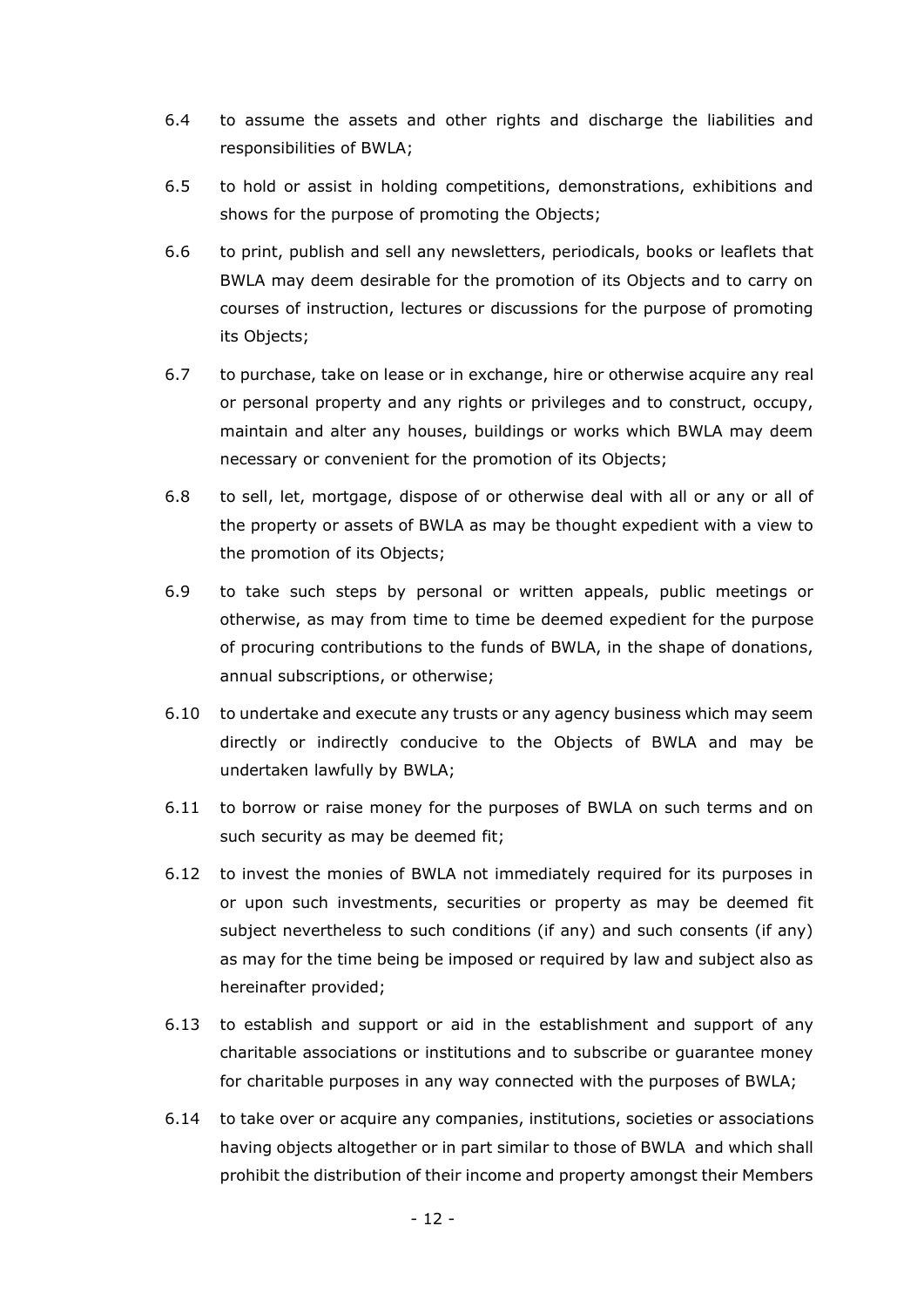to an extent at least as great as is imposed upon BWLA under or by virtue of Article [4](#page-8-0) hereof;

- 6.15 to purchase or otherwise acquire and undertake all or any part of the property, assets, liabilities and engagements of any one or more of the companies, institutions, societies or associations which BWLA is authorised to take over or acquire;
- 6.16 to transfer all or any part of the property, assets, liabilities and engagements of BWLA to any one or more of the companies, institutions, societies or associations which BWLA is authorised to take over or acquire;
- 6.17 to enter into any arrangements with any government or authority (supreme, municipal, local, or otherwise) that may seem conducive to the attainment of BWLA's Objects or any of them, and to obtain from any such government or authority any charters, decrees, rights, privileges or concessions which BWLA may think desirable and to carry out, exercise, and comply with any such charters, decrees, rights, privileges and concessions;
- 6.18 to pay all or any expenses incurred in connection with the promotion, formation and incorporation of BWLA or to contract with any person, firm or company to pay the same;
- 6.19 to set aside income as reserve against future expenditure;
- 6.20 to employ and remunerate such staff as are necessary for carrying out the work of BWLA;
- 6.21 to give or award pensions, annuities, gratuities, and superannuation, or other allowances or benefits or charitable aid and generally to provide advantages, facilities, and services for any persons who are or have been Directors, or who are or have been employed by BWLA, or who are serving or have served BWLA, and to the wives, widows, children and other relatives and dependents of such persons; to make payments towards insurance; and to set up, establish, support and maintain superannuation and other funds or schemes (whether contributory or non-contributory) for the benefit of any such persons and of their wives, widows, children and other relatives and dependents;
- 6.22 to incorporate Subsidiaries;
- 6.23 to do all such lawful things as are incidental or conducive to the attainment of the Objects;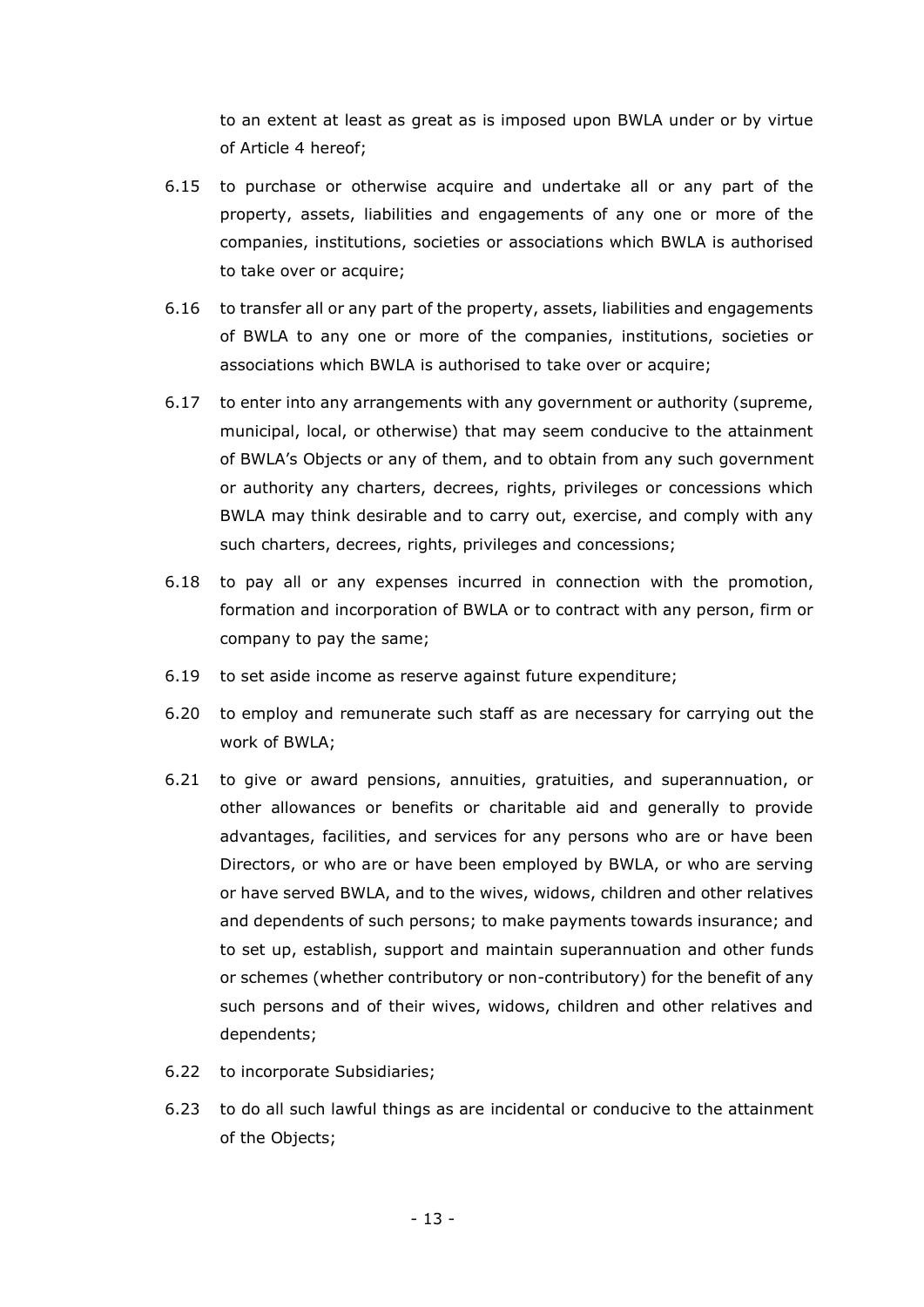6.24 to do all or any of the things or matters aforesaid in any part of the world and either as principals, agents, contractors or otherwise and by or through agents, brokers, subcontractors or otherwise and either alone or in conjunction with others;

#### **PROVIDED ALWAYS that:-**

- 6.25 In case BWLA shall take or hold any property which may be subject to any trusts BWLA shall only deal with or invest the same in such manner as allowed by law, having regard to such trusts;
- 6.26 BWLA's Objects shall not extend to the regulation of relations between workers and employers or organisations of workers and organisations of employers; and
- 6.27 In case BWLA shall take or hold any property subject to the jurisdiction of the Charity Commission for England and Wales (or the equivalent bodies of other Home Countries), BWLA shall not sell, mortgage, charge or lease the same without such authority, approval or consent as may be required by law, and as regards any such property, the Board shall be chargeable for any such property that may come into their hands and shall be answerable and accountable for their own acts, receipts, neglects and defaults, and for the due administration of such property in the same manner and to the same extent as such Board would have been if no incorporation had been effected and the incorporation of BWLA shall not diminish or impair any control or authority exercisable by the Chancery Division or the Charity Commissioners over such Board of Directors but they shall, as regards any such property, be subject jointly and separately to such control or authority as if BWLA were not incorporated.
- <span id="page-13-0"></span>7. The income and property of BWLA shall be applied solely towards the promotion of the Objects of BWLA as set forth in these Articles, and no portion thereof shall be paid or transferred directly or indirectly by way of dividend, bonus or otherwise howsoever by way of profit to the Members of BWLA, provided that nothing herein shall prevent:
	- 7.1 any payment in good faith by BWLA of reasonable and proper remuneration to any Office Holder or Employee or to any Member of the Association in return for any services actually rendered to BWLA;
	- 7.2 the award in good faith of any prize to any competitor, or entrant at a contest who may be a Member of BWLA;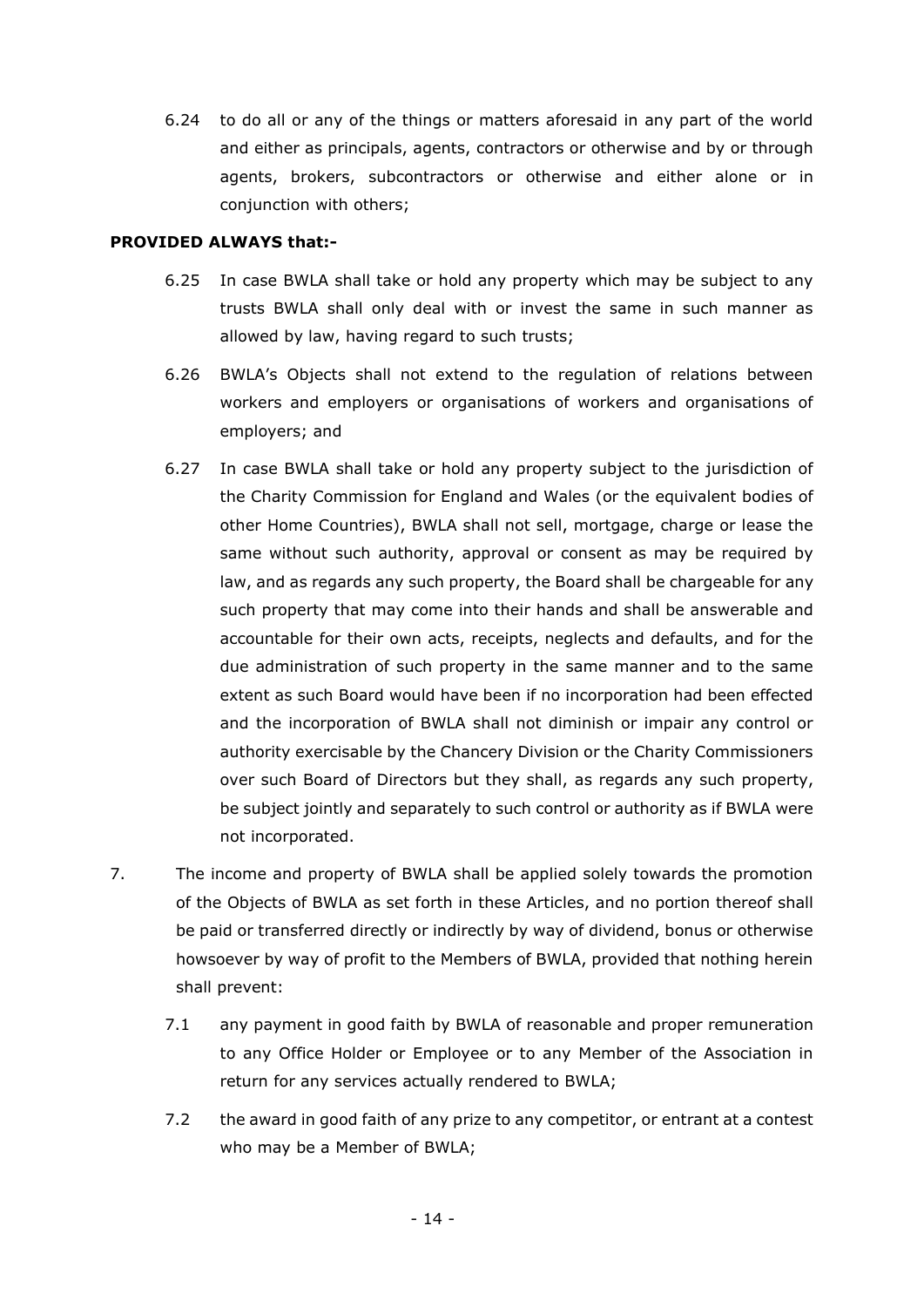7.3 the payment of interest of any money lent by any Member of BWLA at a rate per annum not exceeding five percent (5%), or reasonable and proper rent for premises demised or let by any Member of BWLA.

#### **MEMBERS**

- 8. Members of BWLA shall comprise:
	- 8.1 the Office Holders;
	- 8.2 the Member Clubs;
	- 8.3 the Individual Members; and
	- 8.4 such body as may be admitted to Membership by the Board in accordance with Article [10.](#page-14-0)
- 9. The number of Members is unlimited.
- <span id="page-14-0"></span>10. Applications for Membership shall be dealt with fairly and justly. Any person who wishes to become a Member shall apply in writing in such form and provide such information in support of the application as shall reasonably be required by the Board from time to time. It shall be a precondition to Membership that applicants agree to be bound by these Articles (as amended from time to time), the Regulations and any policies and procedures issued by BWLA from time to time. Subject to Article [11,](#page-14-1) the Board may in their absolute discretion decline to accept any application for Membership.
- <span id="page-14-1"></span>11. No application for Membership shall be rejected on the grounds of sex, gender (including gender reassignment), sexual orientation, religion, race or ethnic origin. For the avoidance of doubt, Membership has no effect on a person's eligibility to compete or be selected for a United Kingdom (or any Home Country) team. Eligibility and selection for such teams shall be determined by BWLA in accordance with the relevant BWLA selection policy in force from time to time.
- 12. In considering an application, the Board may have regard to the following nonexhaustive factors:
	- 12.1 the standing of the applicant in respect of any other sport;
	- 12.2 where the applicant has been a Member of BWLA previously, the circumstances in which that Membership came to an end and any penalties that may have been imposed on the applicant by BWLA;
	- 12.3 where the applicant is an individual, whether he has any criminal record which may make it inappropriate for him to be admitted to Membership: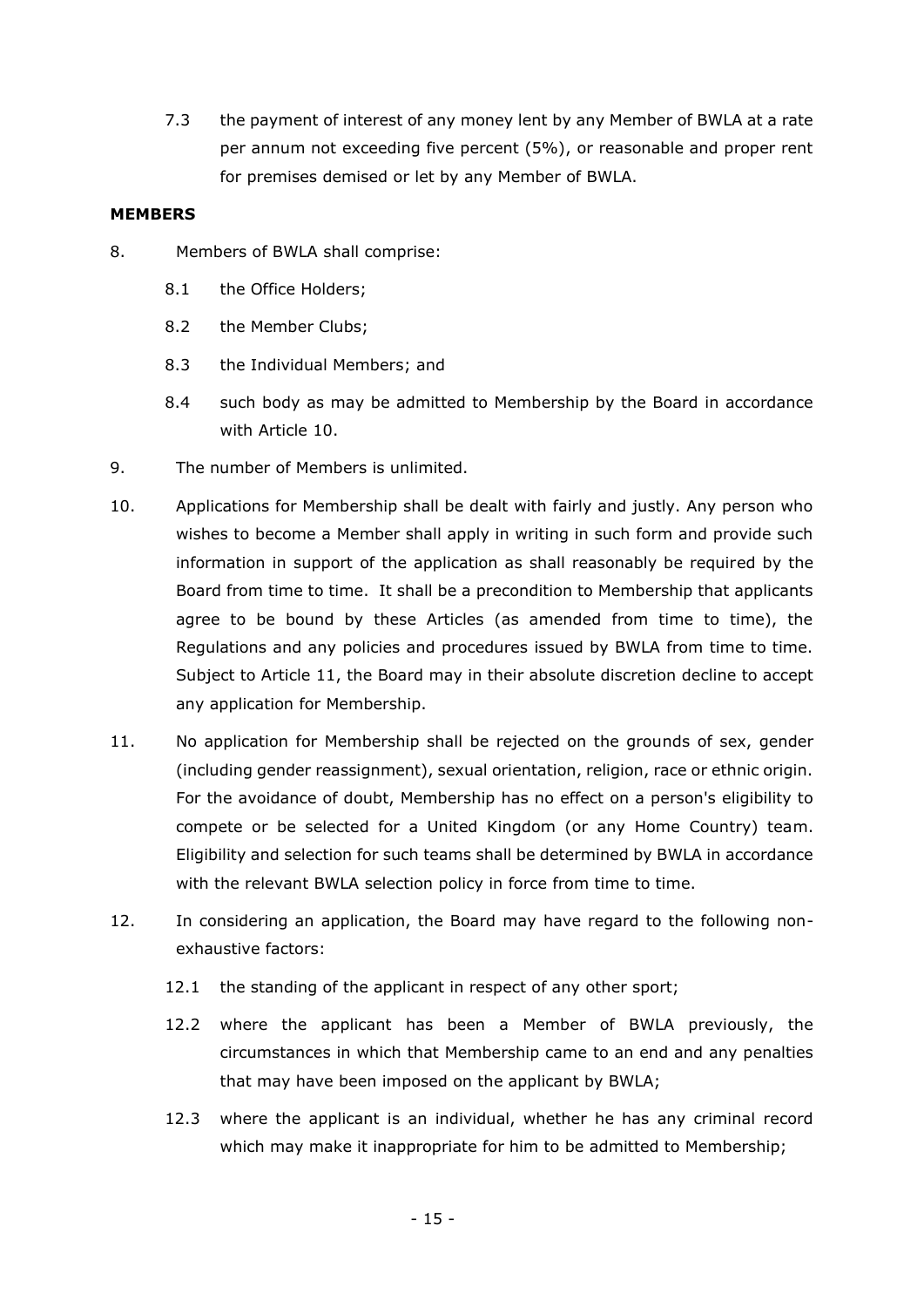- 12.4 where the applicant is a club (whether incorporated or not) or corporation, that any person involved directly or indirectly in the management or ownership of the club or corporation has any criminal record which may make it inappropriate for that club or corporation to be admitted to Membership; and
- 12.5 where the applicant is a club (whether incorporated or not) or corporation, any aspect of the management of that club or corporation.
- 13. The details of each successful applicant for Membership shall be entered onto the Register of Members.
- 14. The Board may establish different classes of Members and set out the different rights and obligations for each class, with such rights and obligations recorded in the Register of Members.
- 15. The Board may set an annual subscription fee that must be paid to BWLA each Year as a condition of Membership.
- 16. The Board shall arrange for a certificate or Membership card for the period covered by the subscription to be issued to each Member upon receipt of the subscription fee (if any). The Member shall produce the original certificate or Membership card whenever he is required to do so by the Board or the rules of BWLA. In the event that the certificate or Membership card is lost or destroyed or damaged a Member may apply to BWLA for a duplicate. BWLA may issue a duplicate upon such terms and conditions decided by the Board from time to time.

### **TRANSFER OF MEMBERSHIP**

- 17. Membership is personal to the Member and cannot be assigned transferred or shared. It terminates on the death of the Member and the estate of a deceased Member shall have no claim for the repayment of any subscription paid prior to the Member's death.
- <span id="page-15-0"></span>18. A Member may withdraw from Membership at any time by written notice to that effect signed by the Member and sent to the Chief Executive. Any person ceasing to be a Member shall be removed from the Register of Members and withdrawal is effective from the date of such removal.
- 19. Withdrawal of Membership is without prejudice to any claim that BWLA may have against the Member for matters that arose prior to the withdrawal. BWLA may start or continue with proceedings against such a Member notwithstanding the withdrawal and such Member shall have the same rights and obligations in respect of those proceedings as he would have if the withdrawal had not taken place.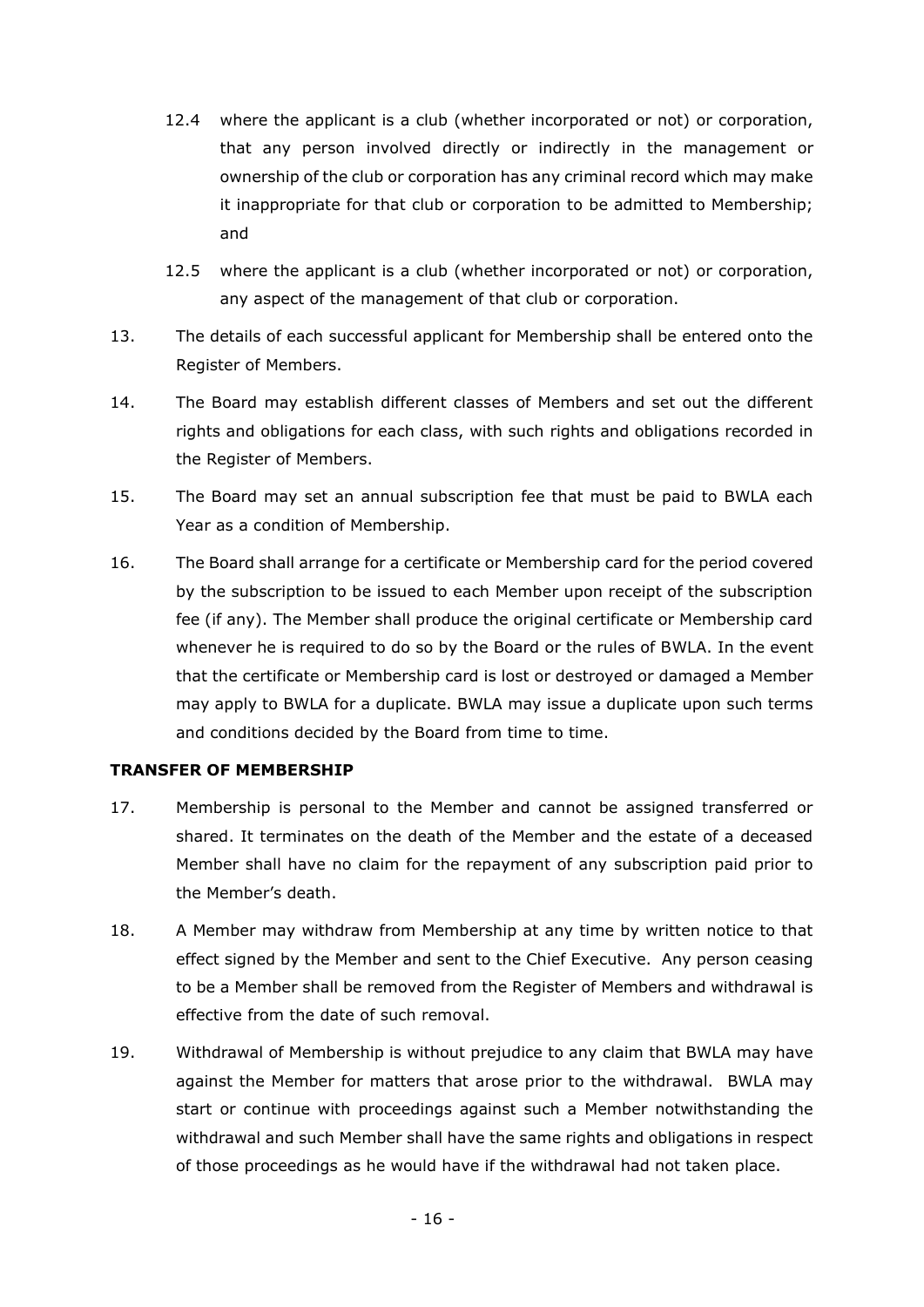#### **SUSPENSION OR TERMINATION OF MEMBERSHIP**

- <span id="page-16-0"></span>20. The Board may suspend or terminate any Membership or refer that Member to the Disciplinary Panel without his consent by giving the Member written notice if, in the reasonable opinion of the Directors, the Member:
	- 20.1 is guilty of conduct which has or is likely to have a serious adverse effect on BWLA or bring BWLA or any or all of the Members or Directors into disrepute; or
	- 20.2 has acted or has threatened to act in a manner which is contrary to the interests of BWLA as a whole; or
	- 20.3 has failed to observe the terms of these Articles, the Regulations or any policies or procedures issued by BWLA from time to time.

Following termination, the Member shall be removed from the Register of Members.

- 21. The notice given to the Member pursuant to Article [20](#page-16-0) shall:
	- 21.1 specify the proposed period of the suspension (and any additional conditions of suspension) or date of the termination or referral to the Disciplinary Panel (as applicable);
	- 21.2 state the nature of the allegation being made against the Member and include any supporting evidence; and
	- 21.3 give the Member at least 14 days' prior notice of the opportunity to be heard in writing or in person by the Board in response to the allegation.
- 22. The Board must consider any representations made by the Member and inform the Member in writing within a reasonable time period of their decision following such consideration. There shall be no right of appeal from a decision of the Board to terminate the Membership of a Member.
- 23. Membership is automatically terminated if:
	- 23.1 the Member dies; or
	- 23.2 any sum due from the Member to BWLA is not paid in full within six Months of it falling due.
- 24. A Member whose Membership is suspended or terminated shall not be entitled to a refund of any subscription or Membership fee and shall remain unable to pay to the Company any subscription or other sum owed by him.
- 25. A Member whose Membership is terminated shall be removed from the Register of Members.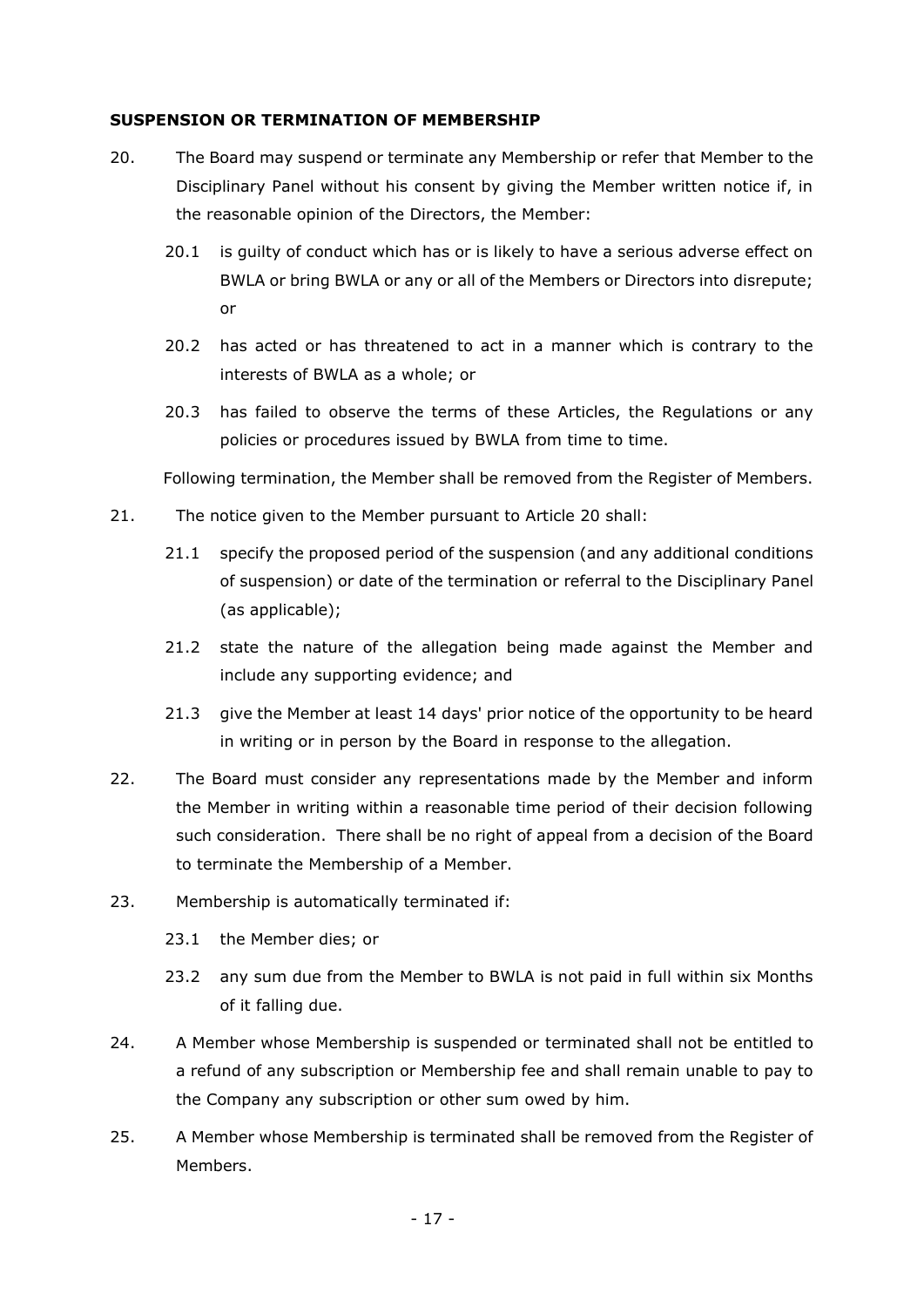#### **MANAGEMENT**

- 26. Subject to the provisions of the Act and the Articles, the administration, direction and management of the affairs of BWLA shall be vested in the Board as the ultimate decision making body and who may exercise all the powers of BWLA.
- 27. No alteration of the Articles, or any Special Resolution, shall have retrospective effect to invalidate any prior act of the Board which would have been valid if that alteration had not been made.

#### **COMPOSITION OF THE BOARD**

- 28. A Director must be a natural person aged 18 years or older.
- <span id="page-17-1"></span>29. The Board shall consist of not less than four (4) Directors, but shall not be more than twelve (12).
- <span id="page-17-3"></span>30. A Director may not appoint an alternative Director or any third party to act on his or her behalf at meetings of the Board.
- 31. Subject to Article [29,](#page-17-1) the Board will comprise:

31.1 the Chairman;

- 31.2 subject to Article [34](#page-17-2) below, at least one (1) Independent Director, one of whom shall be appointed the Senior Independent Director in accordance with Article [43;](#page-19-0)
- 31.3 subject to Article [34](#page-17-2) below, at least one (1) Elected Director;
- 31.4 up to two (2) members of the Senior Management Team (one of whom must be the Chief Executive and both of whom must be appointed in an Ex Officio capacity only); and
- 31.5 any additional persons appointed from time to time pursuant to Article [39.](#page-18-2)
- 32. The roles of Chairman and Chief Executive shall not be exercised by the same individual.
- <span id="page-17-0"></span>33. The Board shall from time to time appoint a Director as Vice Chairman to act as Chairman in the event of the absence, incapacity or death of the duly appointed Chairman.
- <span id="page-17-2"></span>34. The Directors shall procure that, at all times:
	- 34.1 not less than 25% of the Board shall consist of Independent Directors;
	- 34.2 the number of Elected Directors shall never exceed the number of Independent Directors; and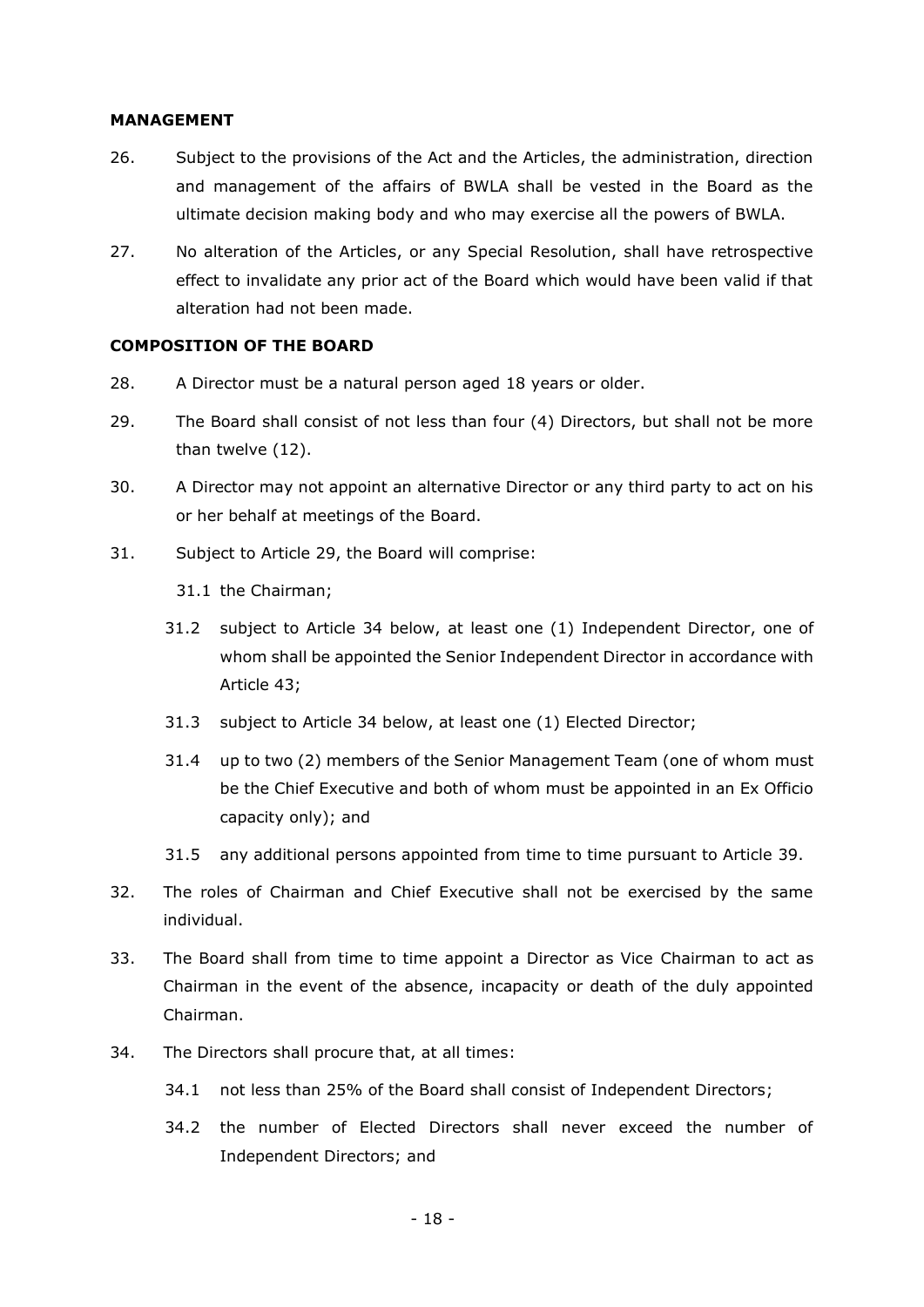- 34.3 the composition of the Board is fully compliant at all times with the UK Sport Code for Sports Governance (as such document may be updated or amended from time to time).
- 35. The Directors shall aim to ensure that, where possible in accordance with the skills and competency requirements of the Board from time to time (and in particular the Skills Matrix), the Board shall:
	- 35.1 comprise a minimum of 30% of each gender; and
	- 35.2 take steps to increase representation on the Board amongst disabled persons and those from black, Asian and minority ethnic backgrounds.

### **BOARD RECRUITMENT**

- <span id="page-18-0"></span>36. All Director appointments must be carried out in line with the requirements of any Recruitment Policy and no Director may be appointed to the Board if such appointment would breach the provisions of any such Recruitment Policy.
- 37. The Chairman shall be Independent and shall be appointed to the Board following a formal recruitment process that is competence based. Candidates for the position of Chairman shall be assessed against the relevant sections of the Skills Matrix as appropriate and selected based on their ability to fulfil the role of Chairman.
- <span id="page-18-1"></span>38. The Independent Directors and the Senior Management Directors shall be appointed to the Board following a formal recruitment process that is competence based. Each candidate for the positions of Independent Director and / or Senior Management Director shall be assessed against the Skills Matrix as appropriate and selected based on their ability, expertise and experience to fulfil the specific role and capabilities identified by the Board for that particular position.
- <span id="page-18-2"></span>39. Subject to Article [36,](#page-18-0) the Board shall have power to appoint any Independent person, who is able and willing to be appointed, to be a Director subject to the maximum number of Directors prescribed in the Articles not being exceeded. Any such Independent person shall be appointed to the Board following a formal recruitment process that is competence based. Each such candidate shall be assessed against the Skills Matrix as appropriate and selected based on their ability, expertise and experience to fulfil any specific role and capabilities identified by the Board for that particular position.
- <span id="page-18-3"></span>40. The Nominations Committee will convene from time to time to lead the process for Board and senior executive appointments, when vacancies arise, and to make recommendations to the Board. The Nominations Committee shall operate under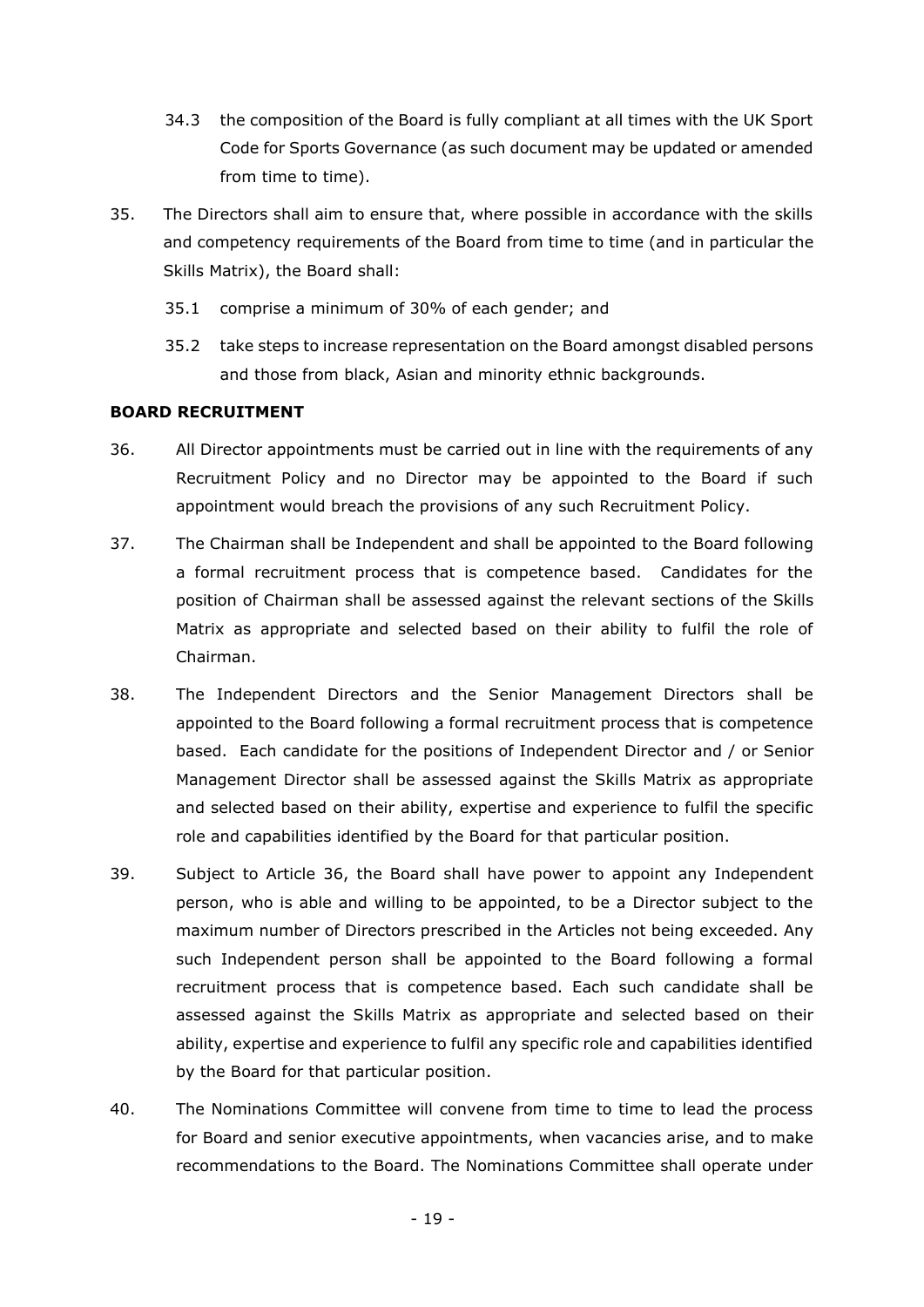such terms of reference as are adopted by the Board from time to time. The Nominations Committee shall:

- 40.1 be comprised of a majority of Independent Directors and be chaired by the Chairman (save where it is appointing the Chairman's successor where it shall be chaired by an Independent Director); and
- 40.2 ensure that the recruitment process for the Chairman, the Chief Executive and the Independent Directors includes publicly advertising these positions and shall inform UK Sport and Sport England that such recruitment process is taking place.
- 41. Elected Directors shall be appointed to the Board following a formal nomination process carried out in accordance with Article [42](#page-19-1) and subsequent approval for election by the Members at a general meeting. No person shall be eligible for nomination as an Elected Director unless such nomination complies with the provisions of any Recruitment Policy.
- <span id="page-19-1"></span>42. No person (for the purposes of this Article [42](#page-19-1) only, being the **Nominee**) shall be eligible for election as an Elected Director at any general meeting unless:
	- 42.1 not less than six weeks before the meeting, the name of the Nominee and his / her nomination for election as an Elected Director has been given to the company secretary by notice in writing left at the BWLA office and signed by two Members of BWLA, accompanied by a notice in writing signed by such Nominee of his or her willingness: (i) to be elected to the Board as an Elected Director; and (ii) (if not already a Member of BWLA) to become a Member; and
	- 42.2 his or her election complies with the requirements laid down by these Articles and any Recruitment Policy.
- <span id="page-19-0"></span>43. A Senior Independent Director shall be appointed by the Board from within the Independent Directors. Nominations for the role of Senior Independent Director shall be sought from the Directors and an election will be held at an appropriate Board meeting. The position of Senior Independent Director will come up for election in accordance with this Article [43](#page-19-0) every two years.
- 44. A person shall not be entitled to act as a Director, whether on a first or any subsequent entry into office, until he has signed a Director's Declaration.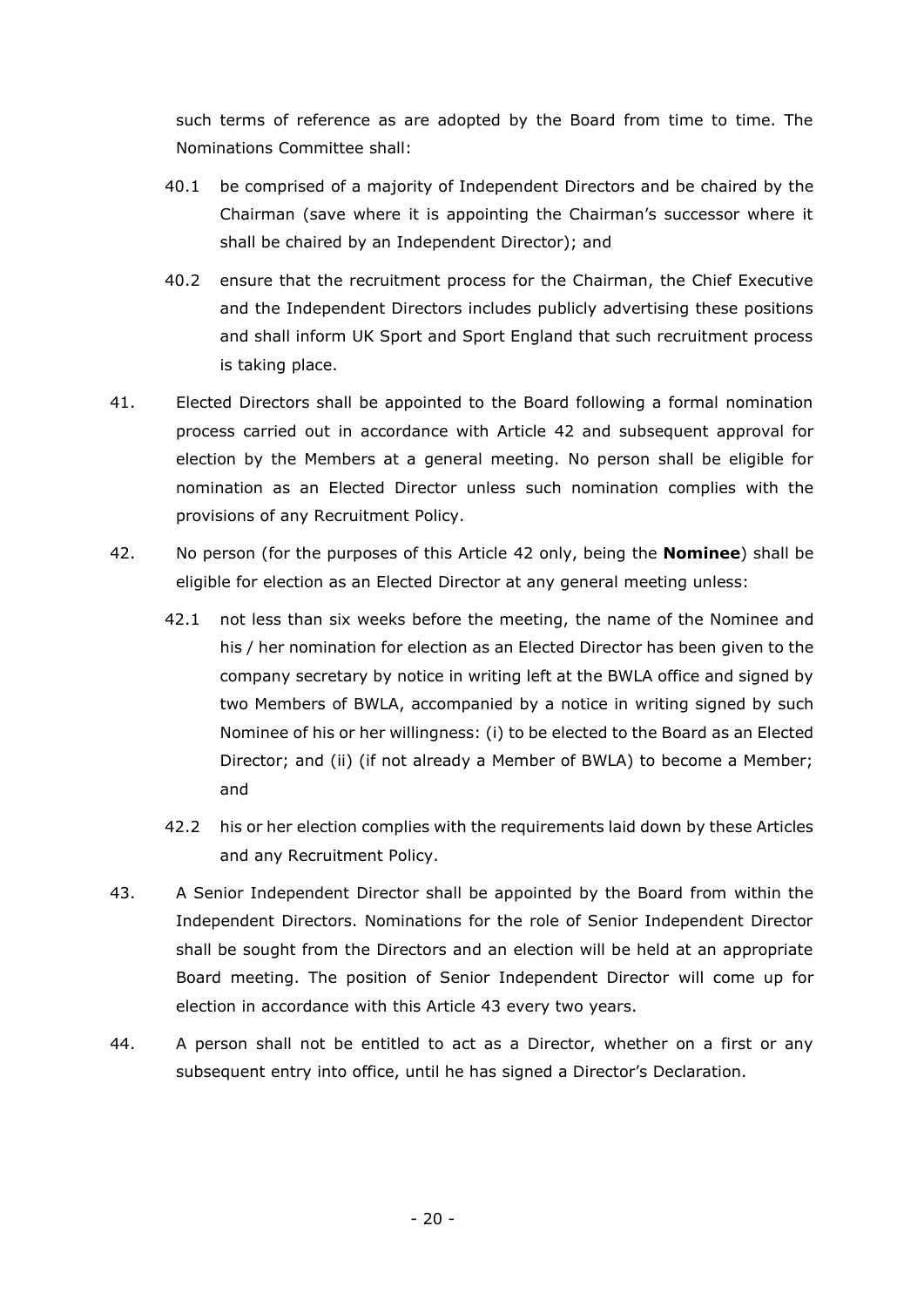#### **MEMBERSHIP OF BWLA AND TERM LIMITS**

- 45. Every Director must be a Member of BWLA. If a person is proposed to be appointed or elected to the Board as a Director, and that person is not a Member of BWLA, Membership shall be a pre-condition to his/her appointment or election.
- <span id="page-20-0"></span>46. Each Director (other than a Senior Management Director) may serve a maximum of either:
	- 46.1 two (2) terms of four (4) Years each;
	- 46.2 three (3) terms of three (3) Years each; or
	- 46.3 four (4) terms of two (2) Years each

#### (together the **Permitted Terms** and each being a **Permitted Term**).

- 47. The Chairman of the Board shall serve for an initial term of between two (2) and four (4) Years. At the expiry of the term, the Chairman may be reappointed by the Board to serve for a further term of between two (2) and four (4) years, subject to the provisions of Article [46.](#page-20-0) In exceptional circumstances the Board may resolve that the Chairman who has served the maximum Permitted Term shall be reappointed for one further Year with the further possibility of re-appointment on an annual basis.
- 48. The Independent Directors shall each serve for an initial term of between two (2) and four (4) Years. At the expiry of the term, an Independent Director may be reappointed by the Board to serve for a further term of between two (2) and four (4) years, subject to:
	- 48.1 the provisions of Article [46;](#page-20-0)
	- 48.2 a satisfactory annual performance appraisal by the Chairman; and
	- 48.3 subsequent recommendation for reappointment by the Chairman to the Board.
- 49. The Elected Directors shall each serve for initial term of between two (2) and four (4) Years. At the expiry of the term, an Elected Director may seek re-election for a further term of between two (2) and four (4) Years, subject to:
	- 49.1 the provisions of Article [46;](#page-20-0) and
	- 49.2 a satisfactory annual performance appraisal by the Chairman.
- 50. A Director who has served his/her Permitted Term may not seek reappointment, or re-election, within four (4) Years of the expiry of his/her final term unless the Director is appointed as Chairman to the Board or to a senior position within the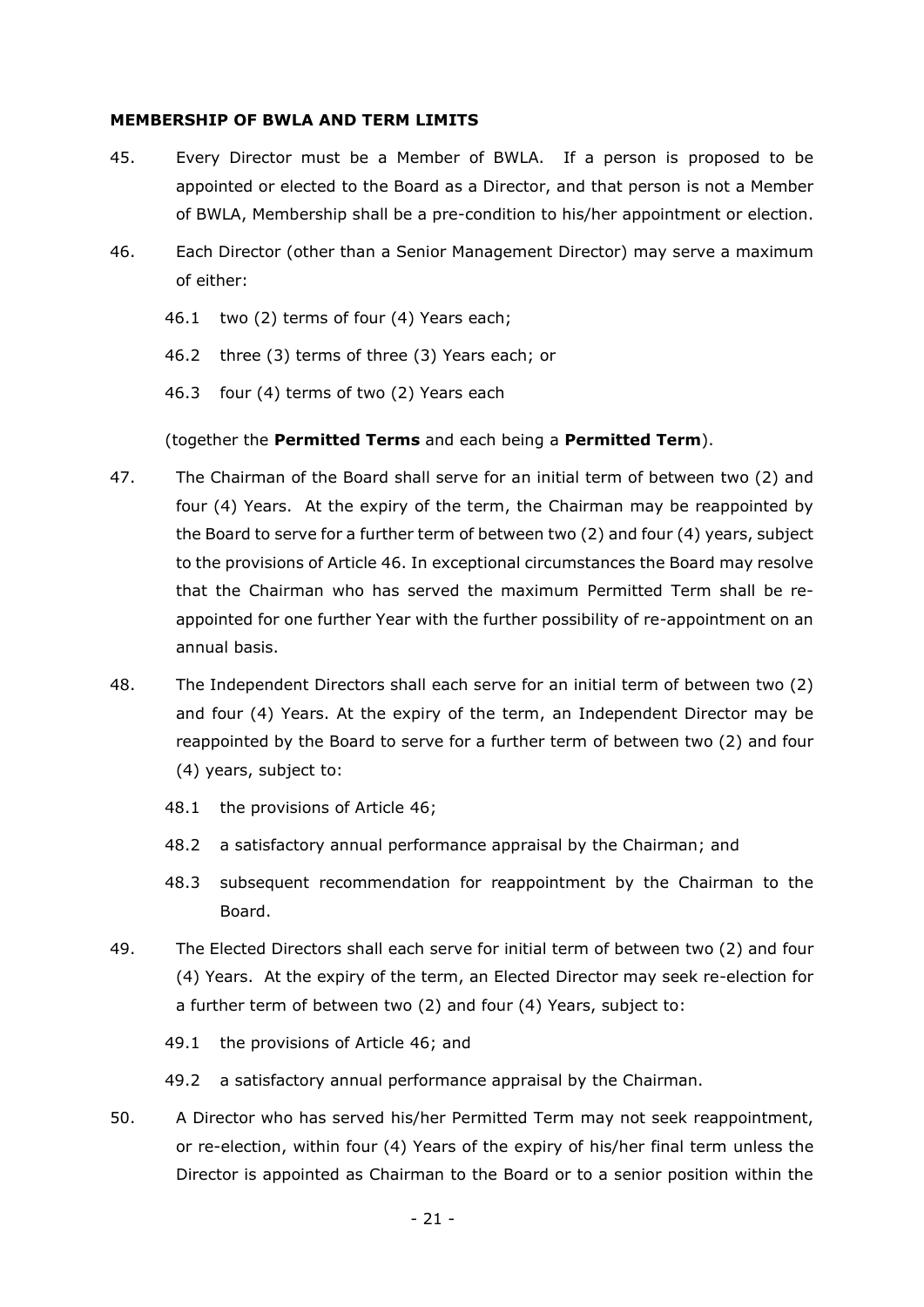EWF, the IWF or such other federations as may succeed the EWF or IWF, in which case that Director may serve a further term of four (4) years.

- <span id="page-21-0"></span>51. Subject to the provisions of the Act, the Chief Executive shall be appointed by the Board for such time, at such remuneration and upon such conditions consistent with the provisions of the Articles as it may think fit, and any Chief Executive so appointed may be removed by the Board. The Chief Executive shall be an Ex-Officio Director and shall be accountable to the Chairman on behalf of the Board. For the avoidance of doubt, the Chief Executive shall cease to be a Director upon termination or expiry of his position as Chief Executive.
- 52. Any member of the Senior Management Team (other than the Chief Executive) appointed to the Board shall be an Ex-Officio Director and shall be accountable to the Chief Executive on behalf of the Board. For the avoidance of doubt, any Senior Management Director shall cease to be a Director upon termination or expiry of his position as a member of the Senior Management Team.

### **DISQUALIFICATION, RESIGNATION AND REMOVAL OF DIRECTORS**

- 53. A Director shall vacate his office if:
	- 53.1 he ceases to be a Member;
	- 53.2 he ceases to be a Director by virtue of any provisions of the Act or he becomes prohibited by law from being a Director;
	- 53.3 he dies or becomes subject to a bankruptcy order or interim order or he makes any arrangement or composition with his creditors;
	- 53.4 he is suffering from mental disorder and either is admitted to hospital in pursuance of an application for admission for treatment under any statute for the time being in force relating to mental disorder or an order is made in relation to his personal welfare or property and affairs under legislation relating to mental health or mental capacity;
	- 53.5 by notice in writing to BWLA he resigns his office (but only if the number of Directors necessary for a quorum at a Board meeting will remain in office when the notice of resignation is to take effect);
	- 53.6 he absents himself from the meetings of the Board during a continuous period of six Months without special leave of absence from the Board, and the Board pass a resolution that he has by reason of such absence vacated office;
	- 53.7 he is removed from office by a resolution of the Members duly passed pursuant to section 168 of the Act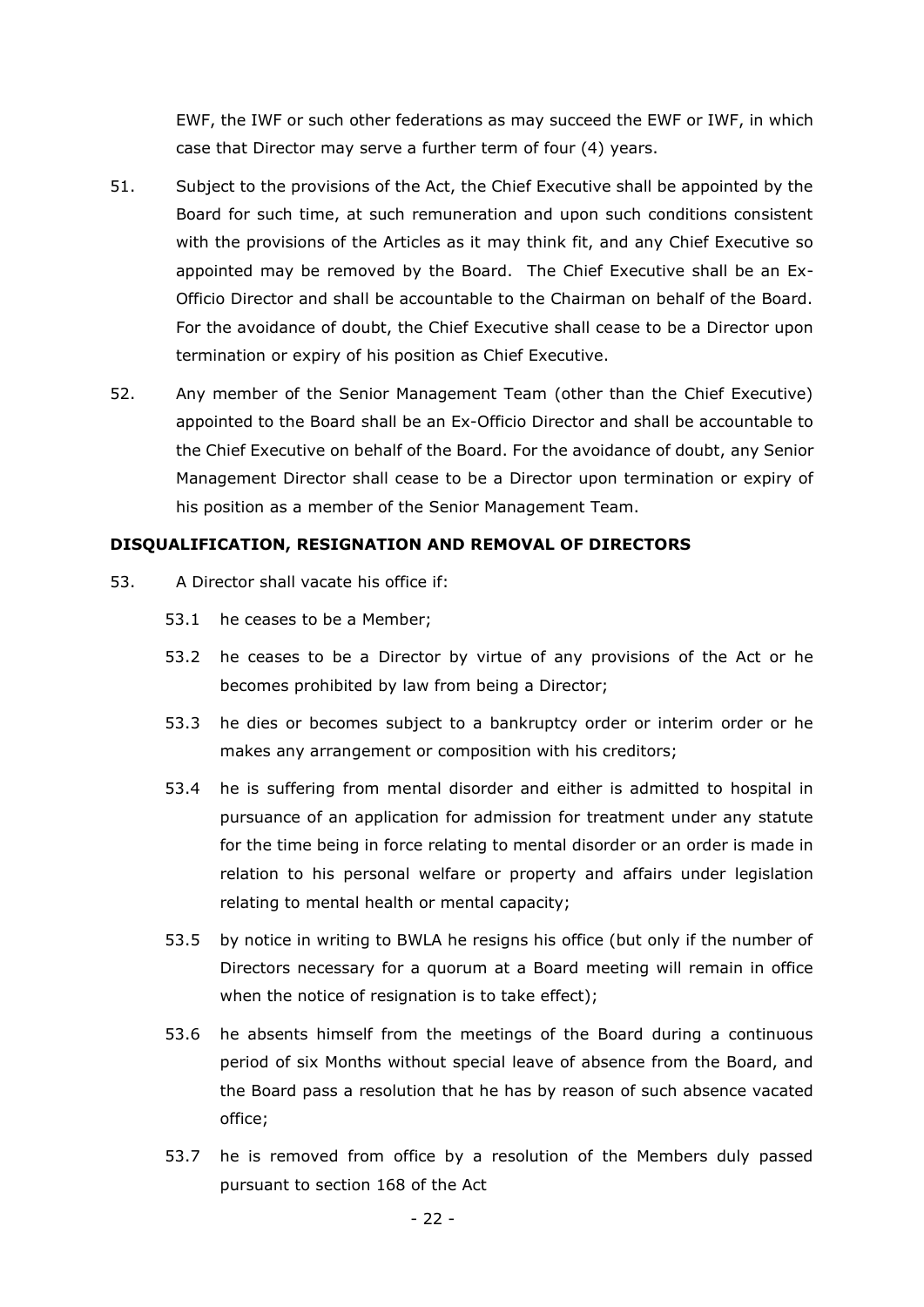- 53.8 he is directly or indirectly interested in any proposed or actual transaction or arrangement with BWLA and fails to declare the nature and extent of his interest as required by section 177 of the Act;
- 53.9 he is, or has been, banned, censured, disciplined, suspended from Membership or any other national governing body of sport for any reason;
- 53.10 (other than in the case of a Senior Management Director), he becomes an Employee;
- 53.11 he breaches BWLA conflicts of interest policy and the remaining Directors resolve that he should be removed from office;
- 53.12 he is removed from office by a resolution of the Board acting in the best interests of BWLA; or
- 53.13 in the case of the Chief Executive, his appointment as Chief Executive is terminated or expires; and
- 53.14 in the case of any other Senior Management Director, his appointment as a member of the Senior Management Team is terminated or expires.

### **POWERS AND DUTIES OF THE BOARD**

- 54. Each Director must act in the best interests of BWLA and in a manner consistent with their legal duties under the Act. Each Director is individually and jointly responsible with his or her fellow Directors for the Management of BWLA.
- 55. Without prejudice to the generality of the above the Board shall be responsible for:
	- 55.1 the formulation, planning and monitoring of BWLA policy on matters affecting the sport in the United Kingdom;
	- 55.2 the supervision and control of all technical matters;
	- 55.3 the appointment of the Chairman and any Senior Management Director;
	- 55.4 the conduct of the affairs of BWLA in accordance with the Articles;
	- 55.5 the approval of financial budgets and statutory accounts;
	- 55.6 the dissemination of relevant information to Members;
	- 55.7 the polices to be followed in the representation of BWLA on all matters within the United Kingdom and internationally;
	- 55.8 the appointment of commissions with or without power to act on behalf of the Board;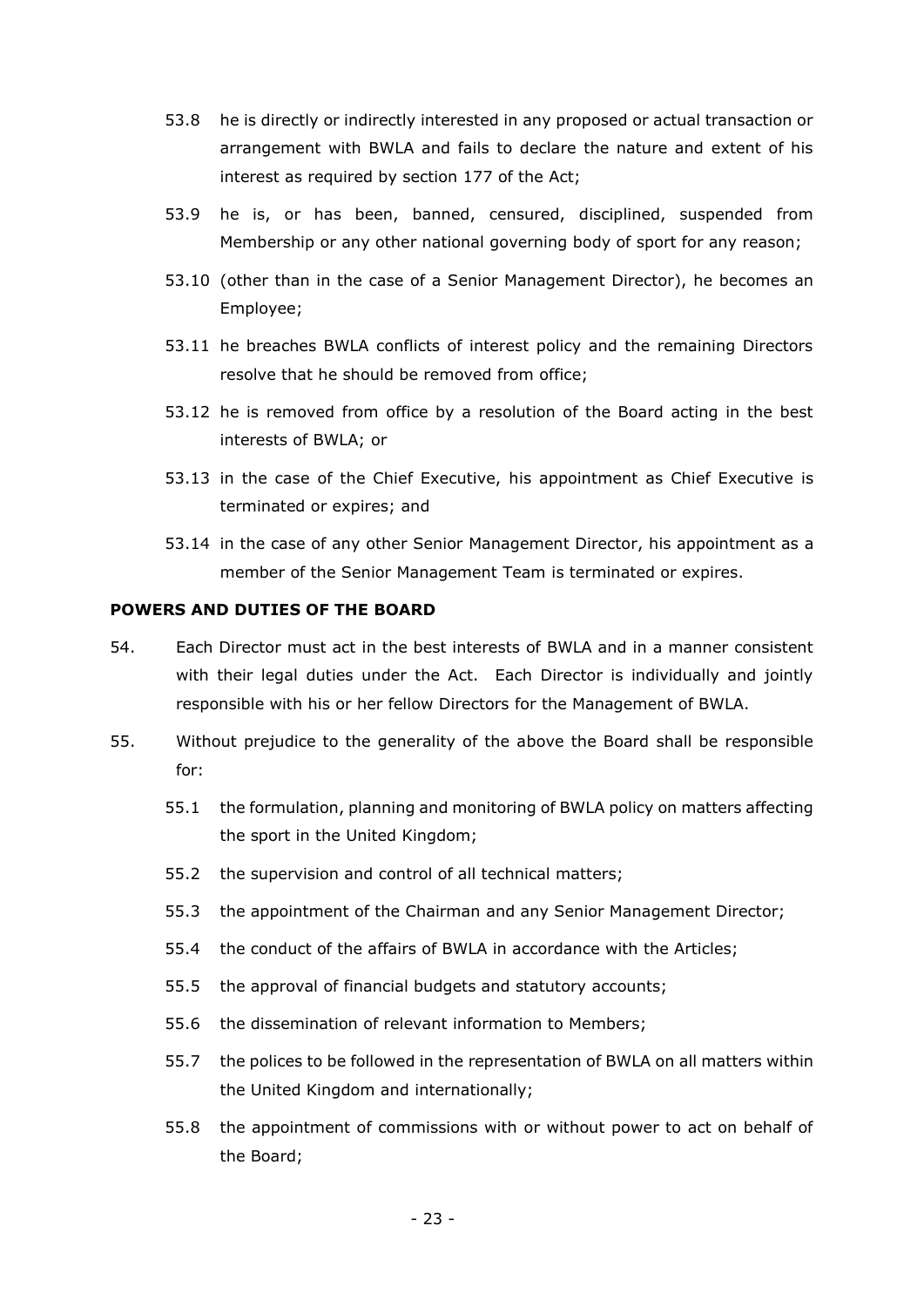- 55.9 affiliating to, or resigning from, such international or national associations as the Board considers desirable;
- 55.10 making, repealing and amending Regulations or rules for the conduct of the affairs of BWLA as seem to the Board necessary or desirable, and in particular shall make, repeal and amend such Regulations or rules as shall be necessary from time to time for the protection of children and vulnerable adults and to ensure the implementation of an equality policy and also such other policies as shall from time to time be deemed necessary by the Board, or required by any public authority;
- 55.11 carrying out such functions as are delegated to it by an international association to which it is from time to time affiliated;
- 55.12 administering and taking possession of all of the funds of BWLA and applying such funds for such purposes and in such manner as they may deem necessary or desirable;
- 55.13 investing the funds of BWLA in such securities or otherwise as the Board deems fit; and
- 55.14 appointing and dismissing such Employees as the Board deem desirable and to fix and pay such remuneration as the Board deem fit.

#### 56.

- 56.1 The Board for the time being may act notwithstanding any vacancy in their body, provided always that in case the Board shall at any time be reduced in number to less than four (4) when it shall be lawful for them to act as the Board for the purpose of admitting persons to Membership, filling up vacancies in the Board, or summoning a General Meeting, but not for any other purpose.
- 56.2 The Board shall delegate to any wholly owned Subsidiary such functions as from time to time it shall consider appropriate.
- 56.3 The Board may create sub-committees as they deem fit and may delegate to such sub-committee such matters as they deem fit (being less than the total functions of the body delegating such matters). Every sub-committee shall be chaired by a Member of the body creating it and shall report to the body creating it at each meeting of the creating body or at such other periods as the creating body shall determine from time to time.
- 56.4 The Board may delegate such functions as they deem fit (being less than the total functions of the body delegating that function) to such person, or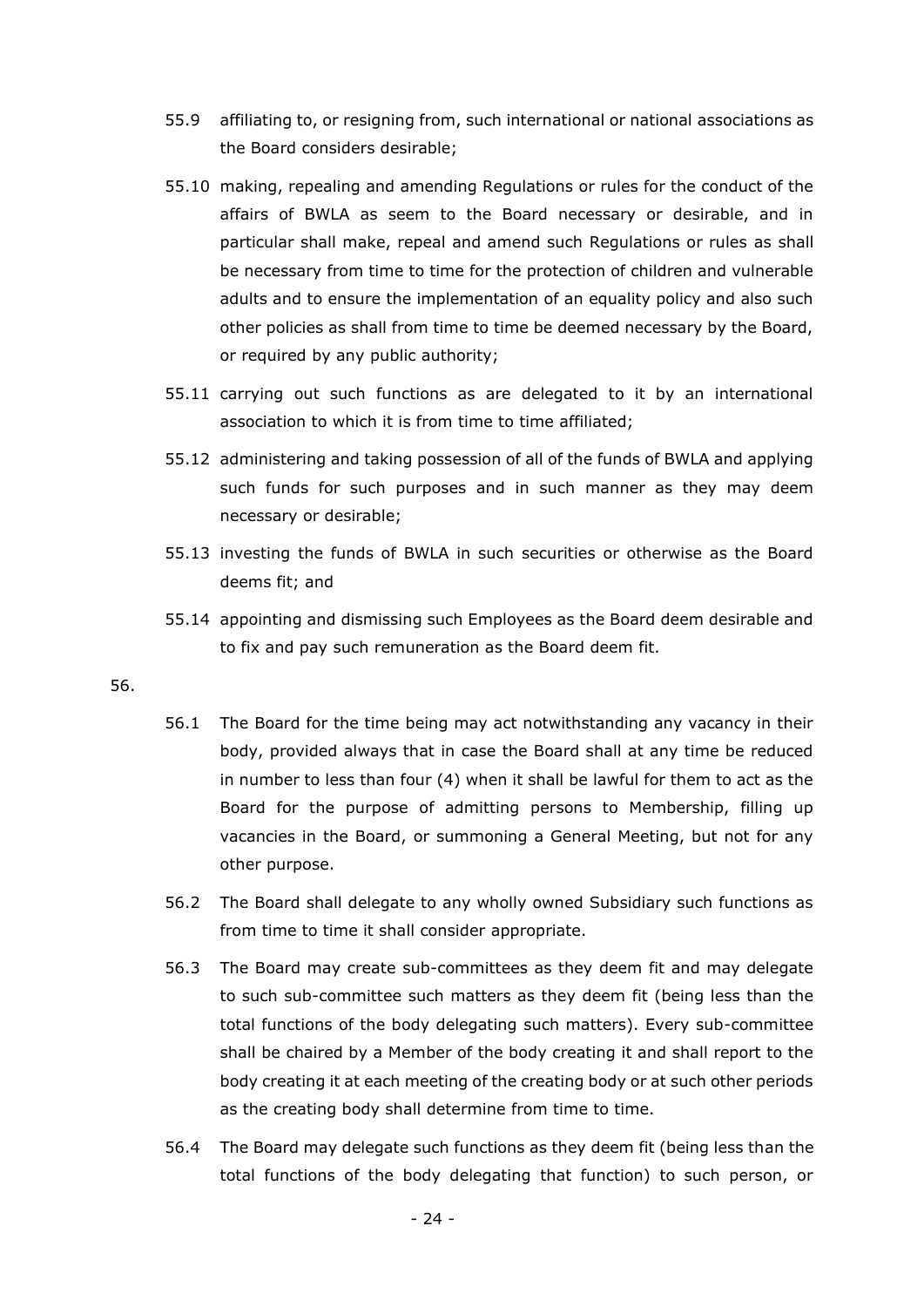persons, as they decide. Such person shall report to the body delegating the function at each meeting of the delegating body or more frequently if the delegating body shall so require.

#### **PROCEEDINGS OF THE BOARD**

- 57. Subject to the Articles and the Act, the Board may regulate their proceedings as they think fit.
- 58. Unless otherwise resolved by the Board, the Board shall meet at least two times each Year.
- 59. The Chairman or Vice Chairman of the Board may, and on the request of two Directors shall, at any time call a meeting of the Board.
- 60. The quorum necessary for the transaction of business of the Board shall be four Directors. Questions arising at any Board meeting shall be decided by a majority of votes. In the case of an equality of votes, the Chairman of the meeting shall have a second or casting vote.
- 61. The Chairman shall be entitled to preside at all meetings of the Board. If there shall be no Chairman, or if at any meeting he is unwilling to do so, or is not present within five minutes after the time appointed for holding the meeting, the Vice Chairman shall act as chairman of the meeting and if no Vice Chairman is elected or if at any meeting he is unwilling to do so or is not present within five minutes after the time appointed for holding the meeting, the Directors present shall choose one of their number to be chairman of the meeting.
- 62. Any of the Directors can take part in a meeting of the Board, or any Members of a committee of the Board can take part in a committee meeting by way of a:
	- 62.1 video conference or telephone or similar equipment designed to allow everybody to take part in the meeting; or
	- 62.2 any series of video conferences or conference telephone calls from the Chairman. Taking part in this way will be treated as being present at the meeting. A meeting which takes place by a series of video conferences or telephone calls from the Chairman will be treated as taking place where the Chairman is located. Otherwise, meetings will be treated as taking place where the largest group of the participants is or, if there is no such group, where the chairman of the meeting is, unless the Board decides otherwise.
- <span id="page-24-0"></span>63. All acts bona fide done by any meeting of the Board, or of any committee of the Board, or by any person acting as a Director, shall be valid notwithstanding the participation in any vote of a Director –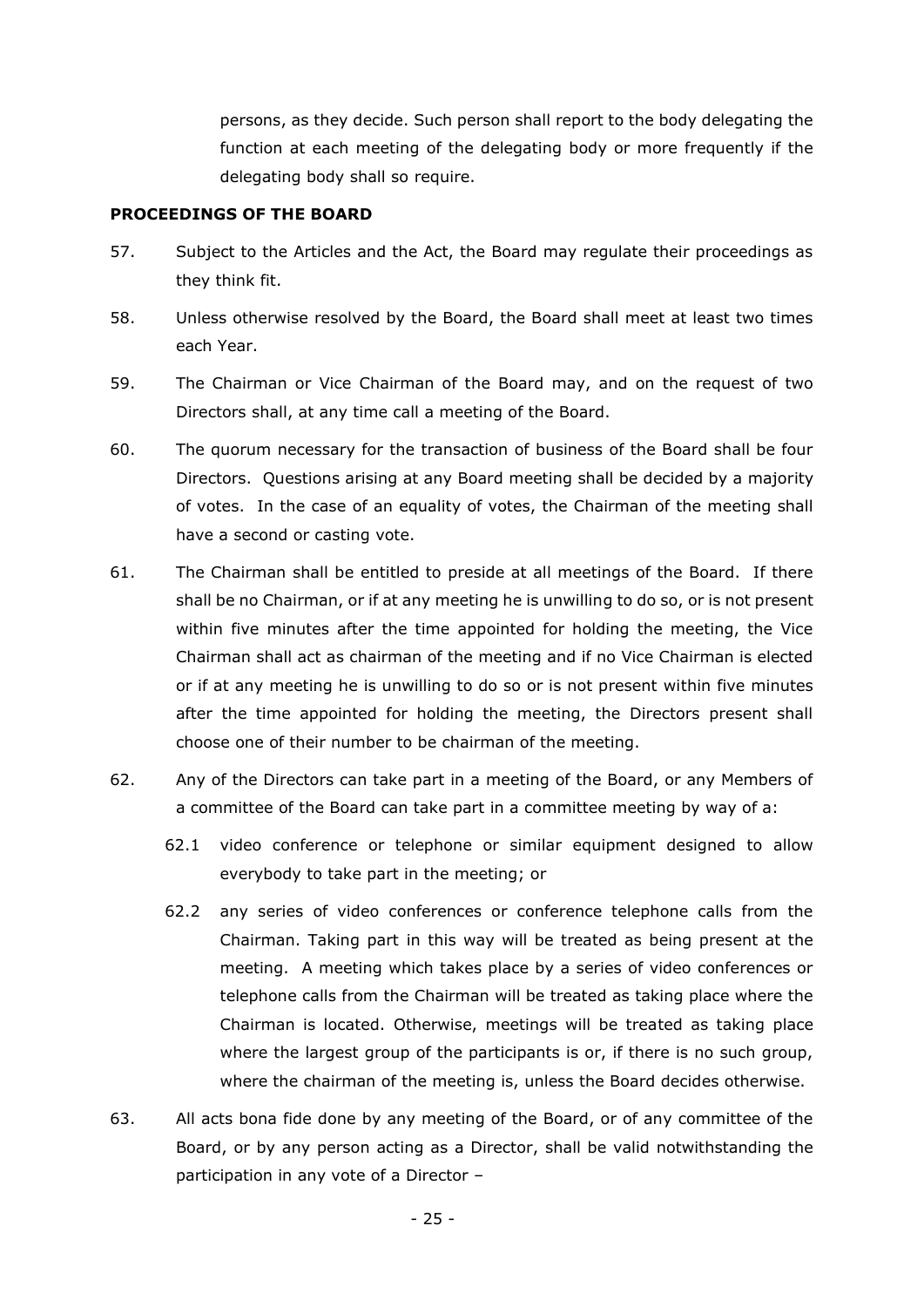- 63.1 who was disqualified from holding office;
- 63.2 who had previously retired or who had been obliged by the Articles to vacate office;
- 63.3 who was not entitled to vote on the matter, whether by reason of a conflict of interests or otherwise if without the vote of that Director and that Director being counted in the quorum, the decision has been made by a majority of the Board at a quorate meeting.
- 64. Article [63](#page-24-0) does not permit a Director or a Connected Person to keep any benefit that may be conferred upon him or her by a resolution of the Board or of a committee of the Board if, but for Article [65,](#page-25-0) the resolution would have been void, or if the Director has not complied with Articles [66](#page-25-1) and/or [67.](#page-25-2)
- <span id="page-25-0"></span>65. A resolution in writing signed or approved by all the Board or all the Members of any committee of the Board entitled to vote on the resolution shall be as valid and effectual as if it had been passed at a meeting of the Board or of such committee duly convened and held. The resolution may consist of more than one Document in the same form each signed or approved by one or more persons.

# **DECLARATION OF INTERESTS OF DIRECTORS**

- <span id="page-25-1"></span>66. A Director must declare the nature and extent of any interest, direct or indirect, which he has in any matters to be discussed at a meeting of the Board before the matter is discussed by the Board.
- <span id="page-25-2"></span>67. A Director who has an interest must, in relation to that matter:
	- 67.1 Withdraw from the meeting for that item;
	- 67.2 Not count towards the quorum for that part of the meeting; and
	- 67.3 Not vote on the item in which he has an interest.
- 68. The Board shall keep and maintain a register of all conflicts of interest declared at Board meetings.
- 69. If any question arises at a meeting of the Board as to whether an interest exists in relation to a Director, or as to the entitlement of a Director to vote, be counted in the quorum or remain at the meeting it shall be referred to the chairman of the meeting whose ruling shall be final and conclusive as between the Directors. If the question relates to the chairman of the meeting, it shall be decided by a resolution of the Directors (for which purposes the chairman shall be counted in the quorum but may not vote).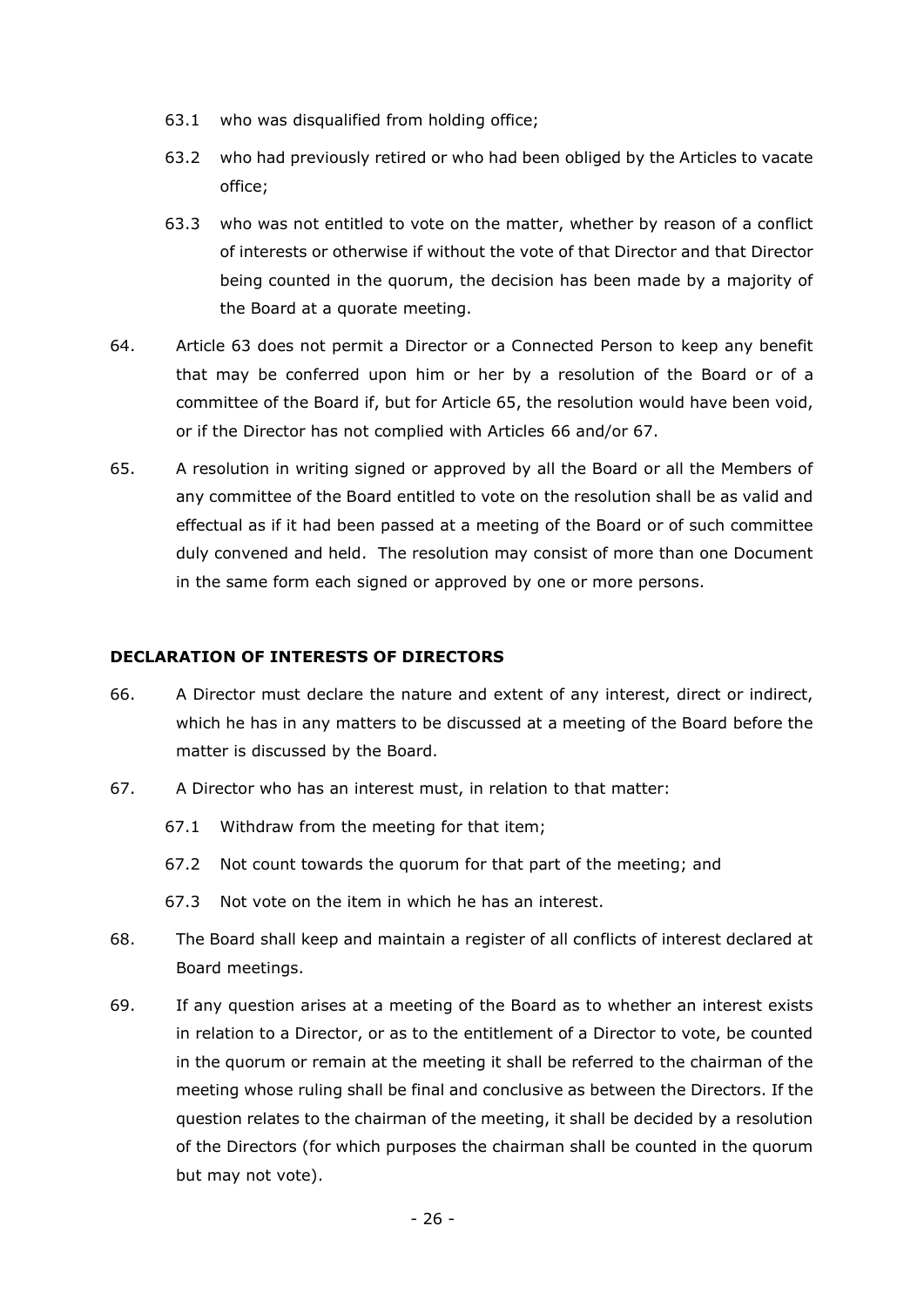70. A decision of the Board will not be invalid because of the subsequent discovery of an interest which should have been declared.

### **COMMITTEES**

- <span id="page-26-0"></span>71. The Board may appoint one or more committees, including England Group, consisting of three or more persons (including Employees) at least one of whom must be a Director for the purpose of making any inquiry or supervising or performing any function or duty which in the opinion of the Board would be more conveniently undertaken or carried out by a committee.
- 72. Terms of delegation by the Board must be recorded in the minute book of the Board.
- 73. The Board may impose conditions when delegating, including conditions that:
	- 73.1 The relevant powers are to be exercised exclusively by the committee to whom the Board delegates;
	- 73.2 No expenditure may be incurred on behalf of BWLA except in accordance with a budget previously agreed with the Directors.
- 74. Any committee of the Board may meet together for the dispatch of business, adjourn and otherwise regulate their meetings as they think fit and determine the quorum necessary for the transaction of business provided always that the quorum shall never be less than three members of the body concerned.
- 75. The Board may also form and constitute committees of BWLA for the purpose of considering the policies or any particular policy or aspect of policy of BWLA in relation to BWLA, or the discharge of the Objects.
- <span id="page-26-1"></span>76. The Board may revoke or alter a delegation to a committee and all acts and proceedings of any such committees shall be fully and promptly reported to the Board.

### **ENGLAND GROUP**

<span id="page-26-2"></span>77. The Board may, at its discretion (and in addition or alternatively to the Regional Bodies) establish a committee comprising a representative from each relevant Region for the purposes of managing, administering and developing the sports of Weightlifting and Powerlifting in England (**"England Group"**). The Board may delegate to England Group any such powers and duties of the Board as it may think fit and England Group shall carry out its business in accordance with the terms of reference approved by the Board from time to time and which shall be recorded in the Board's minute book. The Board may revoke or alter a delegation to England Group at its sole discretion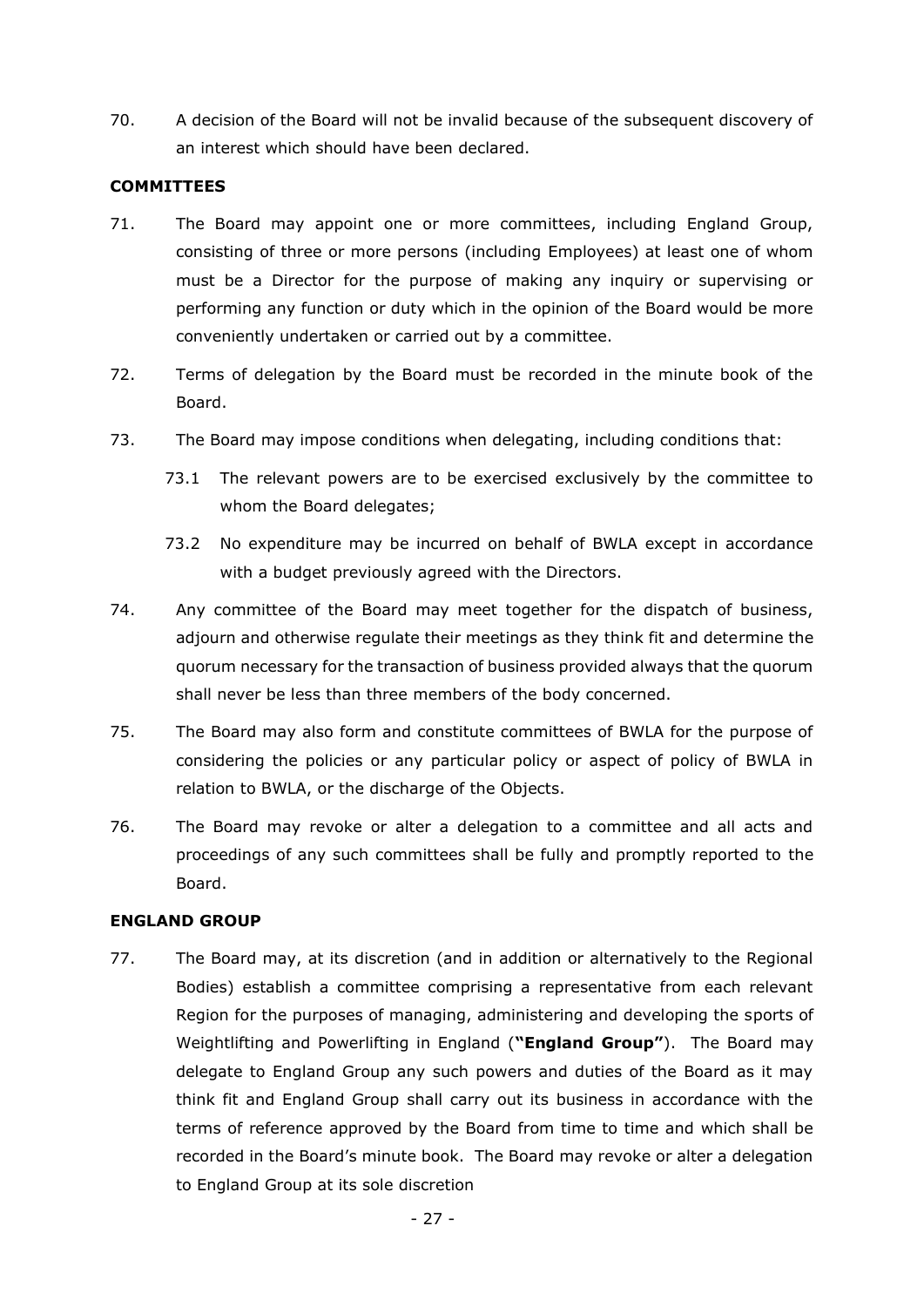78. The Chairman, the Chief Executive and the Directors shall be entitled to notice of, to attend and to speak at, all meetings of England Group and all acts and proceedings of England Group shall be fully and promptly reported to the Board.

### **OTHER BODIES**

- <span id="page-27-0"></span>79. The Board may establish Regional Bodies of BWLA to represent each Region, such that the whole of the United Kingdom is represented. The Board at its discretion may at any time alter the areas so allocated.
- 80. The Board may recognise other bodies (whether incorporated or not) (including England Group) as representing Weightlifting and/or disabled Powerlifting in a particular area of the United Kingdom and such organisation shall be entitled to exercise the rights given to Regional Bodies by Article [79.](#page-27-0) In considering whether to recognise such a body the Board shall have regard to the memorandum and articles of association of such body, or such other constitutional Documents as may be relevant, and shall be satisfied that such body operates in substantially the same manner as a Regional Body of BWLA constituted under the Articles.
- 81. Each Regional Body shall:
	- 81.1 further, within its geographical area, the objectives of BWLA as it deems fit and in accordance with any directions as shall be given to it from time to time by the Board; and
	- 81.2 undertake such specific tasks as are given to it from time to time by the Board.

### **MINUTES**

- 82. The Board must keep minutes of all:
	- 82.1 Appointments of Directors and Office Holders made by the Board;
	- 82.2 Proceedings at General Meetings of BWLA;
	- 82.3 Meetings of the Board and committees of the Board including;
		- 82.3.1 the names of the persons present at the meeting;
		- 82.3.2 the decisions made at the meetings; and
		- 82.3.3 where appropriate the reasons for the decisions.
- 83. Any minutes of any meeting, if purporting to be signed by the chairman of that meeting, or by the chairman of the next succeeding meeting, shall be sufficient evidence without further proof of the facts stated in such minutes.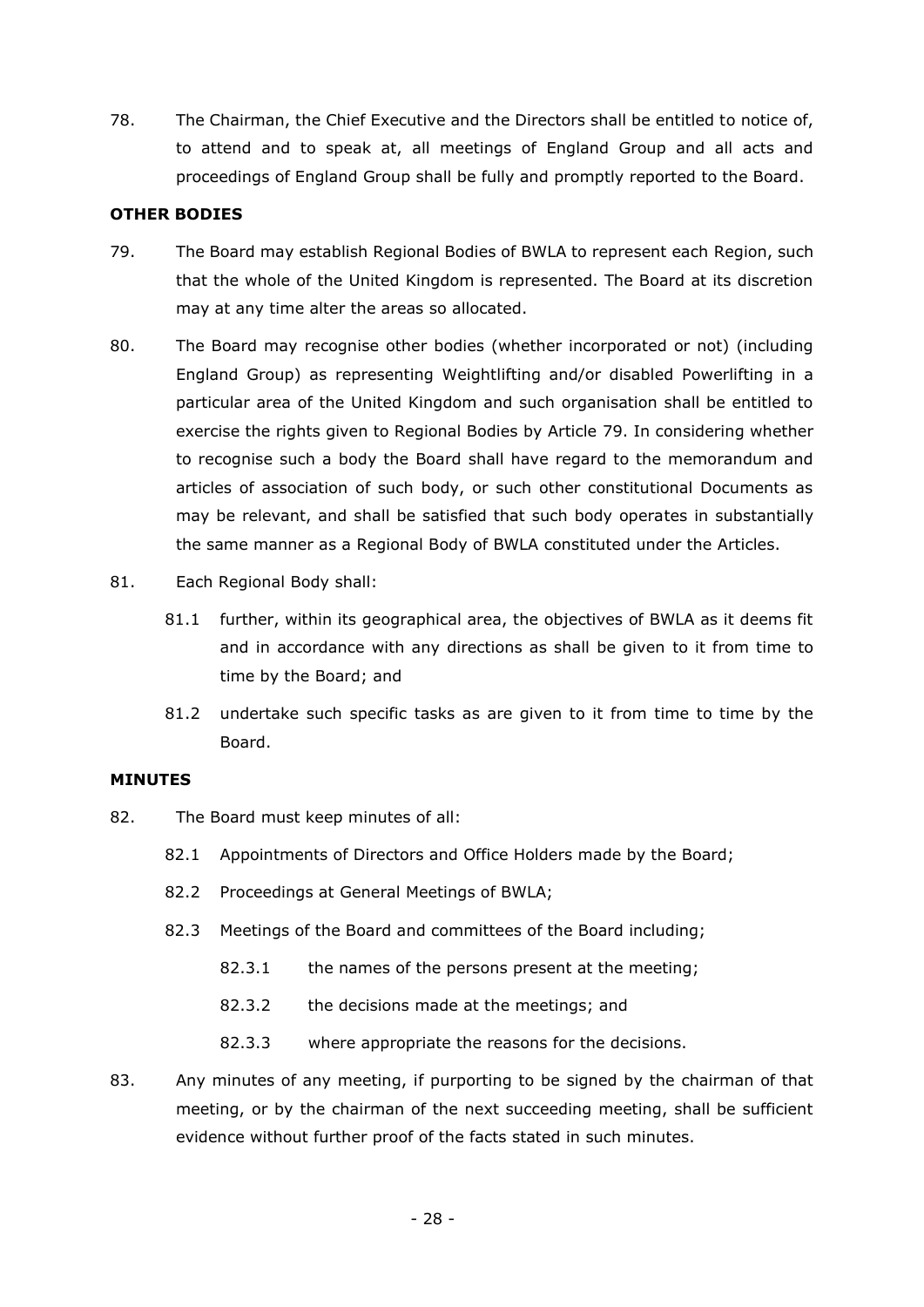- 84. The minutes of General Meetings may be inspected at all reasonable times by any Member of BWLA.
- <span id="page-28-1"></span>85. The minutes of the Board, and of any sub-committee appointed by the Board, may be inspected at any time by Directors. Members of a sub-committee who are not Directors may inspect the minutes of that sub-committee and those minutes of the Board that relate to the establishment and powers of that sub-committee. The Board may resolve that a named person may inspect such of their minutes or the minutes as shall be specified in the resolution.
- 86. No one shall have any right to inspect the minutes of the Board or any subcommittee established by them except as set out in Article [85.](#page-28-1)
- 87. The Board shall keep records to show the names and addresses of the Members of BWLA. The records shall indicate any office in BWLA held by any Member. The Membership Register shall be open to inspection by any Member at any reasonable time free of charge.

### **REGULATIONS**

- <span id="page-28-0"></span>88. The Board may from time to time make such reasonable and proper regulations as they may deem necessary or expedient for the proper conduct and management of BWLA and may add to, repeal or vary any such regulations. All regulations so made and for the time being in force shall be binding on all Members and the Board shall adopt such means as they think fit to bring such regulations to the notice of Members. Regulations may concern the following subjects, but are not restricted to them:
	- 88.1 the admission of Members, the rights and privileges of such Members, and the entrance fees, subscriptions and other fees or payments to be made by Members;
	- 88.2 the procedure at General Meetings and meetings of the Board and its committees insofar as such procedure is not regulated by the Articles;
	- 88.3 the conduct of Members in relation to one another, and to Employees and volunteers;
	- 88.4 any other subjects which the Articles provide may be covered by Regulations; and
	- 88.5 generally all such matters as are commonly the subject of company rules or bye-laws provided that no Regulation shall contravene any of the provisions of the Articles or the Act.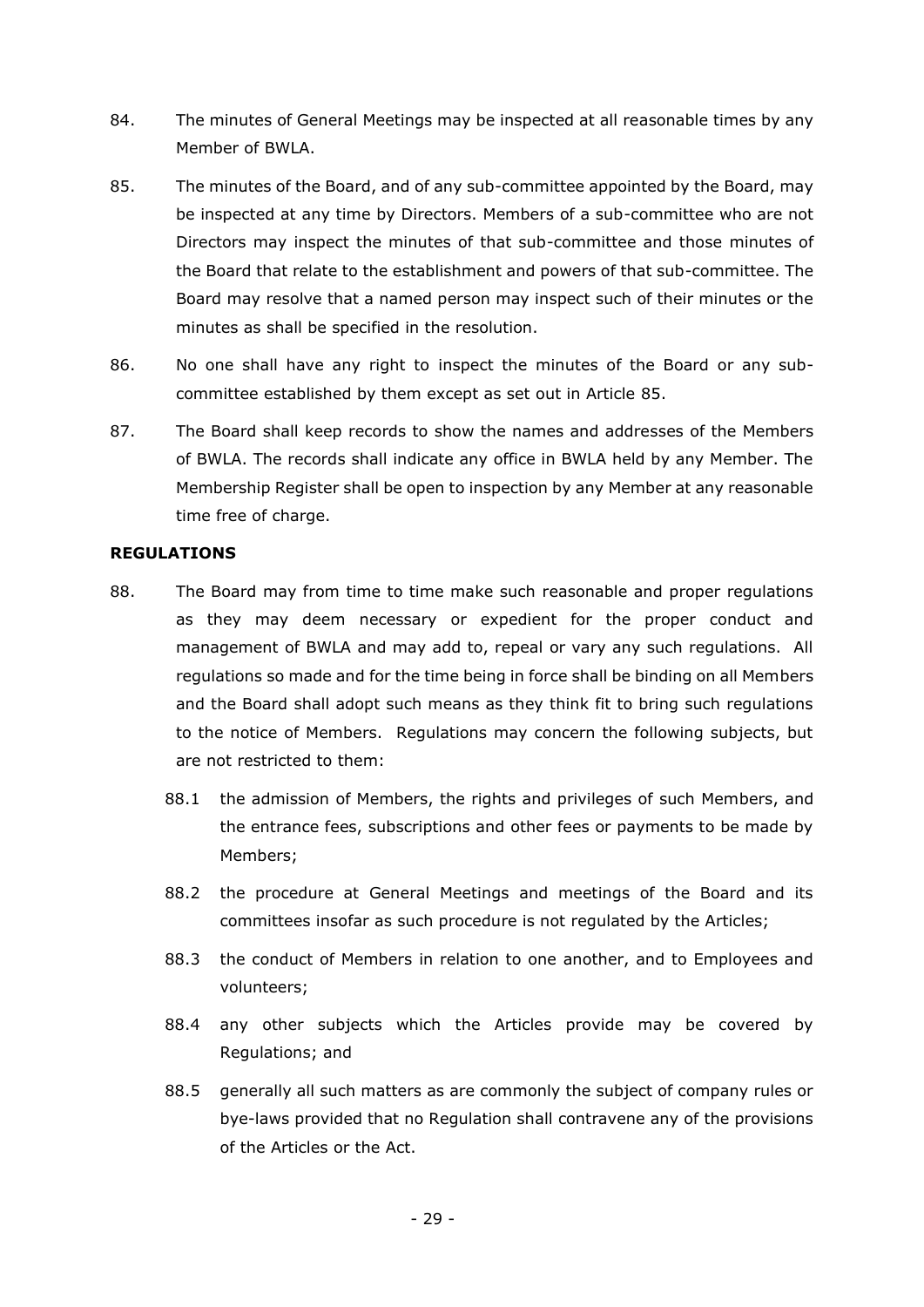- 89. The Board must adopt such means as they think sufficient to bring the Regulations to the notice of Members of BWLA.
- 90. No Regulation shall be inconsistent with, or shall affect or repeal anything contained in the Articles.

# **ACCOUNTS**

91. The Board shall comply with the requirements of the Act as to keeping accounting records, the audit or examination of annual accounts and the preparation and submission to the Registrar of Companies of annual accounts.

#### **GENERAL MEETINGS**

- 92. BWLA shall in each Year hold a General Meeting as its Annual General Meeting in addition to any other meetings in that Year, and shall specify the meeting as such in the notices calling it. Not more than 15 Months may elapse between successive Annual General Meetings.
- 93. The Board, or the Chairman, may whenever they or he thinks fit call General Meetings and on the requisition of Members pursuant to the provisions of the Act shall proceed to convene a General Meeting in accordance with those provisions. If at any time there are not within the United Kingdom sufficient Directors capable of acting to form a quorum any Director may call a General Meeting.
- 94. All General Meetings, other than Annual General Meetings, shall be called extraordinary General Meetings (**"Extraordinary General Meetings"**).

# **NOTICE OF GENERAL MEETINGS**

- 95. A General Meeting shall be called by at least fourteen (14) Clear Days' notice. An Annual General Meeting or an Extraordinary General Meeting at which a Special Resolution is proposed shall be called by at least twenty one Clear Day's notice.
- 96. A General Meeting may be called by shorter notice if it is so agreed by a majority in the number of Members having a right to attend and vote at the meeting, being a majority who together hold not less than ninety (90) percent of the total voting rights at that meeting of all Members.
- 97. The notice shall contain a statement setting out the rights of Members to appoint a proxy under section 324 of the Act.
- 98. The accidental omission to give notice of a meeting to or the non-receipt of notice of a meeting by any person entitled to receive notice shall not invalidate the proceedings at that meeting.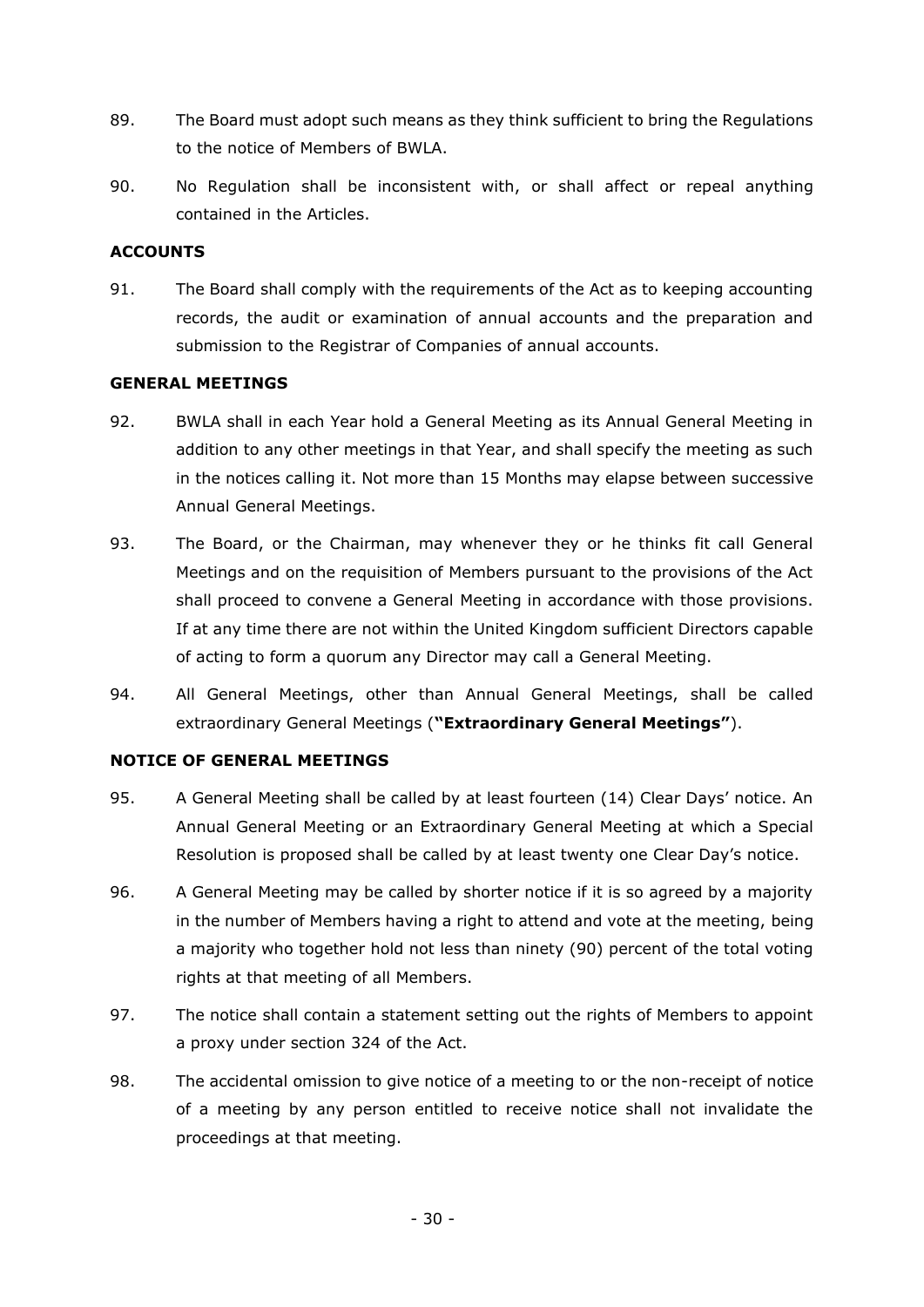- 99. The notice shall specify the time and place of the meeting and the nature of the business to be transacted and in the case of an Annual General Meeting shall specify the meeting as such.
- 100. All Members of BWLA are entitled to attend a General Meeting of BWLA.
- 101. Notice shall be given to:
	- 101.1 all Members whose address is known;
	- 101.2 the Directors;
	- 101.3 the Auditors; and
	- 101.4 any other body entitled to receive notice.
- 102. Notice of a General Meeting of the BWLA shall be given by such of the following means as the Board shall from time to time decide:
	- 102.1 by placing notice of the meeting on the BWLA website throughout the period from the giving of the notice to the start of the meeting to which the notice relates (unless BWLA shall be prevented from maintaining such notice on its website by reason of matters outside its control);
	- 102.2 by placing notice of the meeting in any newsletter magazine or similar publication which in the opinion of the Board is likely to come to the notice of the Members of BWLA;
	- 102.3 by sending written notice by mail of the meeting to all Members of BWLA in the United Kingdom at the last known address of such Member;
	- 102.4 by sending written notice by electronic mail of the Meeting to all Members of BWLA at the last known email address of such Member; and
	- 102.5 such other means as shall seem to the Board to be useful to inform Members of the meeting.

For the avoidance of doubt the Board may use one such option to the exclusion of the others or such combination of such options as they shall from time to time decide and a notice may be given partly by one means and partly by another so that (for example) a notice of the meeting may be given by letter or e-mail but Members may be referred to the website for the details of the business. Notice shall for all purposes be deemed to be properly and sufficiently given to all Members entitled to receive it when given in accordance with the provisions of this Article.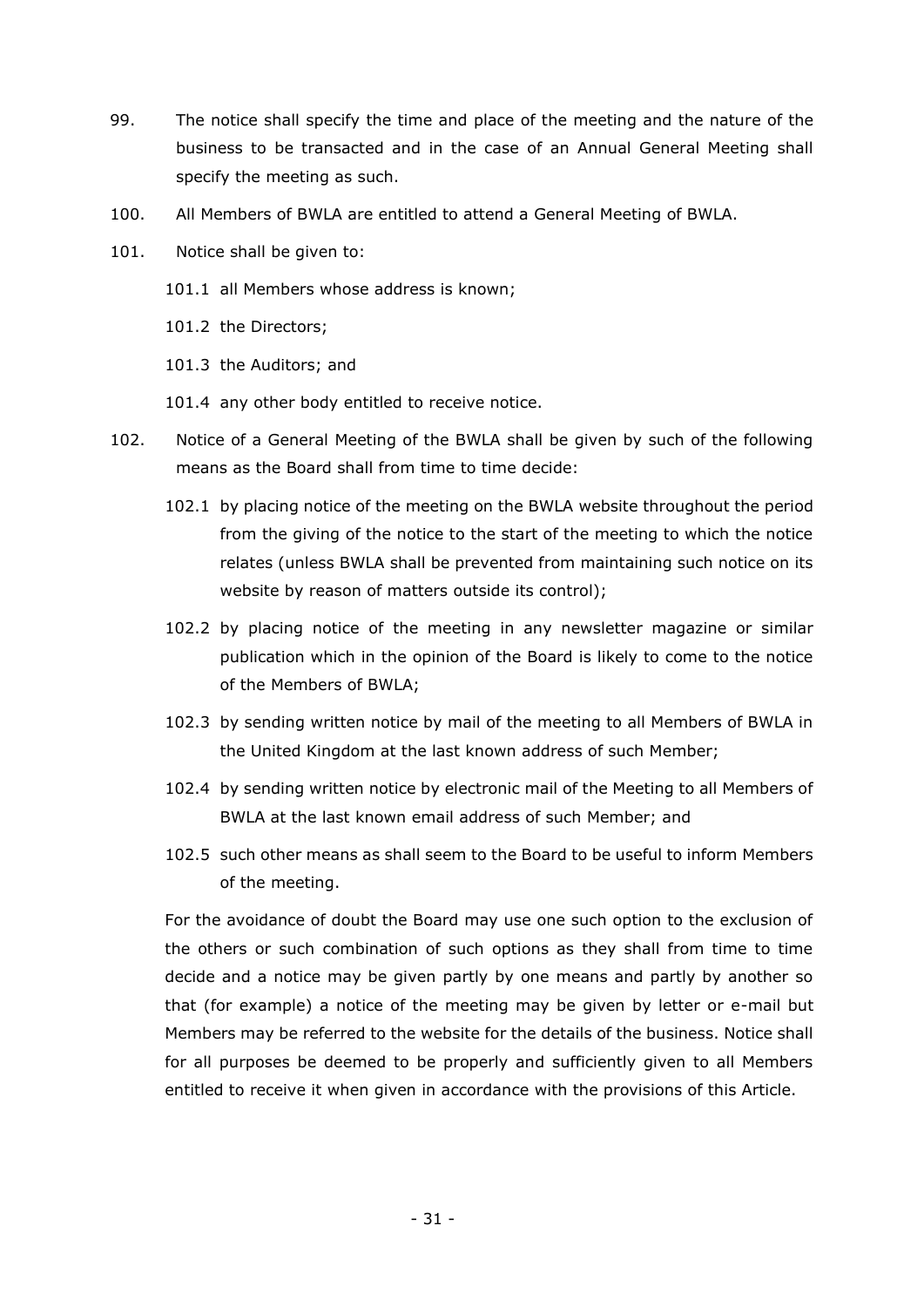#### **PROCEEDINGS AT GENERAL MEETINGS**

- 103. No business shall be transacted at any General Meeting unless a quorum of Members is present. Unless the Articles otherwise provide, ten (10) Members present in person or by proxy and entitled to vote on the business to be transacted shall be a quorum.
- 104. If, within 15 minutes from the time appointed for the holding of a General Meeting, a quorum is not present, or if during a meeting a quorum ceases to be present, the meeting, if convened on the requisition of Members, shall be dissolved. In any other case, it shall stand adjourned to the same day in the next week (but if that day falls on a bank or public holiday, the meeting will be held on the first Business Day after that holiday), at the same time and place, or to such day, time and place as the Chairman, or the Board, shall appoint, and if at the adjourned meeting a quorum is not present within 15 minutes from the time appointed for holding the meeting, the Members present in person or by proxy shall be a quorum.
- 105. The Chairman shall preside as chairman at every General Meeting or if he shall not be present within 15 minutes after the time appointed for holding the meeting, or shall be unwilling to preside, the Vice Chairman (if any) shall, if present and willing to act, preside as chairman failing which the Members present shall elect one of their number to be chairman of that meeting.
- 106. The chairman of any General Meeting may with the consent of any meeting at which a quorum is present (and shall if so directed by the meeting) adjourn the meeting from time to time and from place to place but no business shall be transacted at any adjourned meeting other than business which might properly have been transacted at the meeting had the adjournment not taken place.
- 107. When a General Meeting is adjourned for 14 days or more, at least seven Clear Days' notice shall be given specifying the time and place of the adjourned meeting and the general nature of the business to be transacted. Otherwise, it shall not be necessary to give any such notice.
- 108. At any General Meeting, a resolution put to the vote of the meeting shall be decided on a show of hands unless before, or on the declaration of the result of, the show of hands a poll is demanded:
	- 108.1 by the chairman of the meeting; or
	- 108.2 by at least two Members present in person or by proxy having the right to vote on the resolution; or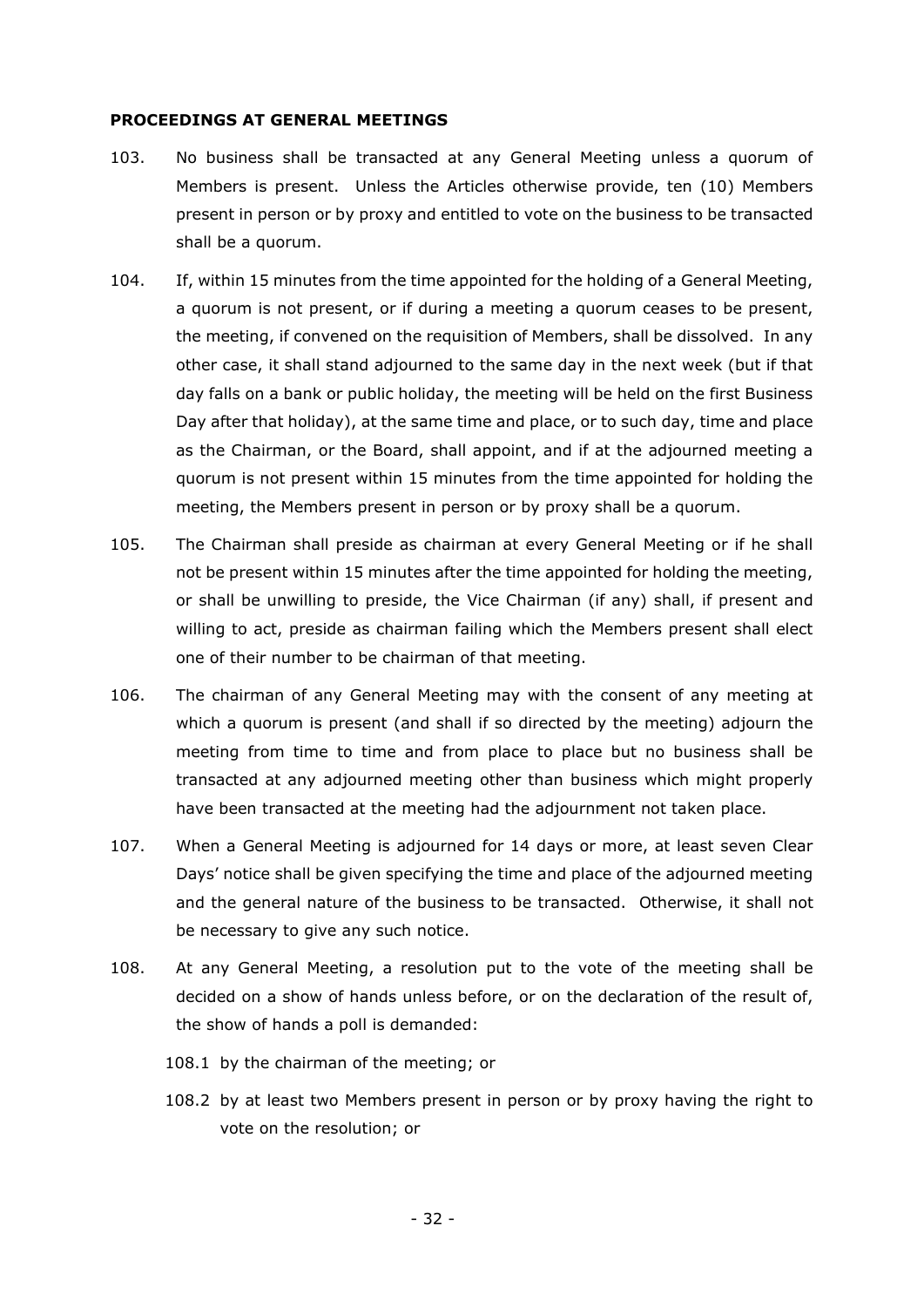- 108.3 by a Member or Members present in person or by proxy representing not less than one tenth of the total voting rights of all the Members having the right to vote on the resolution.
- 109. Unless a poll is so demanded, a declaration by the chairman that a resolution has been carried, or carried unanimously, or by a particular majority, or lost, or not carried by a particular majority, and an entry to that effect in the minutes of the General Meeting shall be conclusive evidence of the fact without proof of the number or proportion of the votes recorded in favour of or against such resolution.
- 110. The demand for a poll may be withdrawn before the poll is taken, but only with the consent of the Chairman. The withdrawal of a demand for a poll shall not invalidate the result of a show of hands declared before the demand for the poll was made.
- 111. A poll shall be taken as the Chairman of the meeting directs and he may appoint scrutineers (who need not be Members) and fix a time and place for declaring the result of the poll. The result of the poll shall be deemed to be the resolution of the General Meeting at which the poll is demanded.
- 112. No poll shall be demanded on the election of a Chairman of a General Meeting or on a question of adjournment. A poll demanded on any other question shall be taken at such time and place as the Chairman directs not being more than thirty (30) days after the poll is demanded. The demand for a poll shall not prevent continuance of a General Meeting for the transaction of any business other than the question on which the poll is demanded. If a poll is demanded before the declaration of the result of a show of hands and the demand is duly withdrawn, the General Meeting shall continue as if the demand had not been made.
- 113. No notice need be given of a poll not taken immediately if the time and place at which it is to be taken are announced at the meeting at which it is demanded. In other cases at least seven Clear Days' notice shall be given specifying the time and place at which the poll is to be taken.
- 114. A proposed Written Resolution of the Members pursuant to the Act lapses if it is not passed before the end of the period of sixty (60) days beginning with its circulation date (as defined in the Act).
- 115. Voting at a General Meeting shall be as follows:
	- 115.1 On a show of hands with each Member present having one vote.

If a poll is taken:

115.1.1 Individual Members aged [18](#page-15-0) and over: one vote each;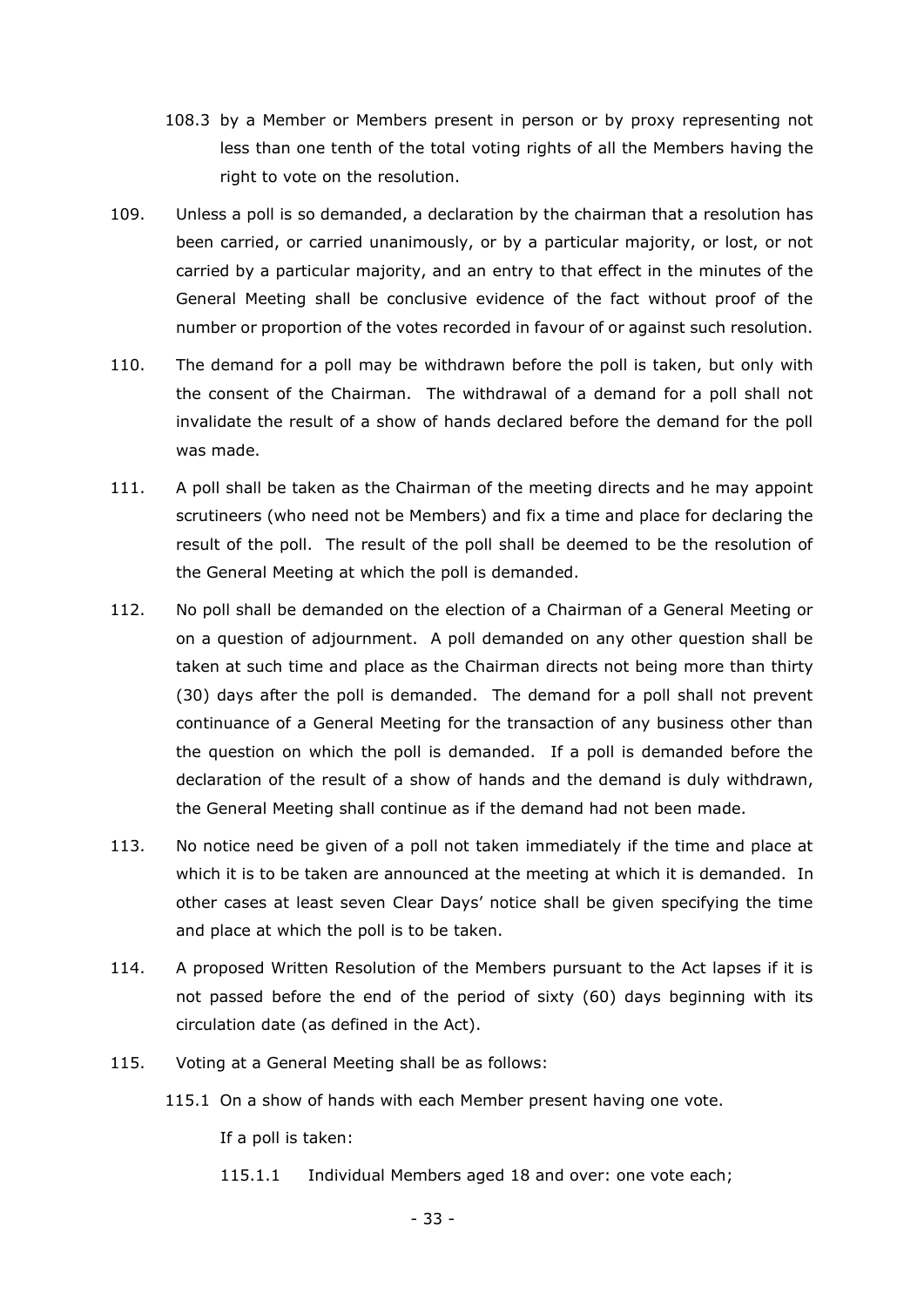- 115.1.2 Member Clubs: ten votes for each [30](#page-17-3) Members registered (or part thereof);
- 115.1.3 A body admitted to Membership under Article [10:](#page-14-0) such number of votes not being more than one half of the votes that such body would have had had it been a Member Club; and
- 115.1.4 Individuals under [18](#page-15-0) do not have a vote either on a show of hands or a poll.
- 116. A Member who is entitled to attend and vote at a General Meeting is entitled to appoint a proxy to attend and speak and vote.
- 117. A proxy shall be in the form of the draft in Schedule 1 to the Articles or so near thereto as circumstances permit and shall be signed by the Member concerned and deposited at the registered office of BWLA or if the Board so decides at such other address as the Board shall specify not later than forty eight (48) hours before the start of the meeting or where the poll is to be taken later than forty eight (48) hours after it was demanded, twenty four (24) hours before the poll is to be taken or where a poll is to be taken less than forty eight (48) hours after it was demanded when it was demanded.
- 118. A proxy must state the name and address of the Member appointing the proxy, identify the person appointed to be the Member's proxy and the General Meeting in relation to which that person is appointed.
- 119. A proxy must also be signed by or on behalf of the Member appointing the proxy, or is authenticated in such manner as the Directors may from time to time determine.
- 120. A proxy notice may specify how the proxy appointed under it is to vote (or that the proxy is to abstain from voting) on one or more resolution.
- 121. Unless a proxy notice indicates otherwise, it must be treated as:
	- 121.1 allowing the person appointed under it as a proxy discretion as to how to vote on any ancillary or procedural resolutions put to the meetings; and
	- 121.2 appointing that person as a proxy in relation to any adjournment of the General Meeting to which it relates as well as the General Meeting itself.
- 122. An appointment under a proxy notice may be revoked by delivering to BWLA a notice in writing given by or on behalf of the person by whom or on whose behalf the proxy notice was given.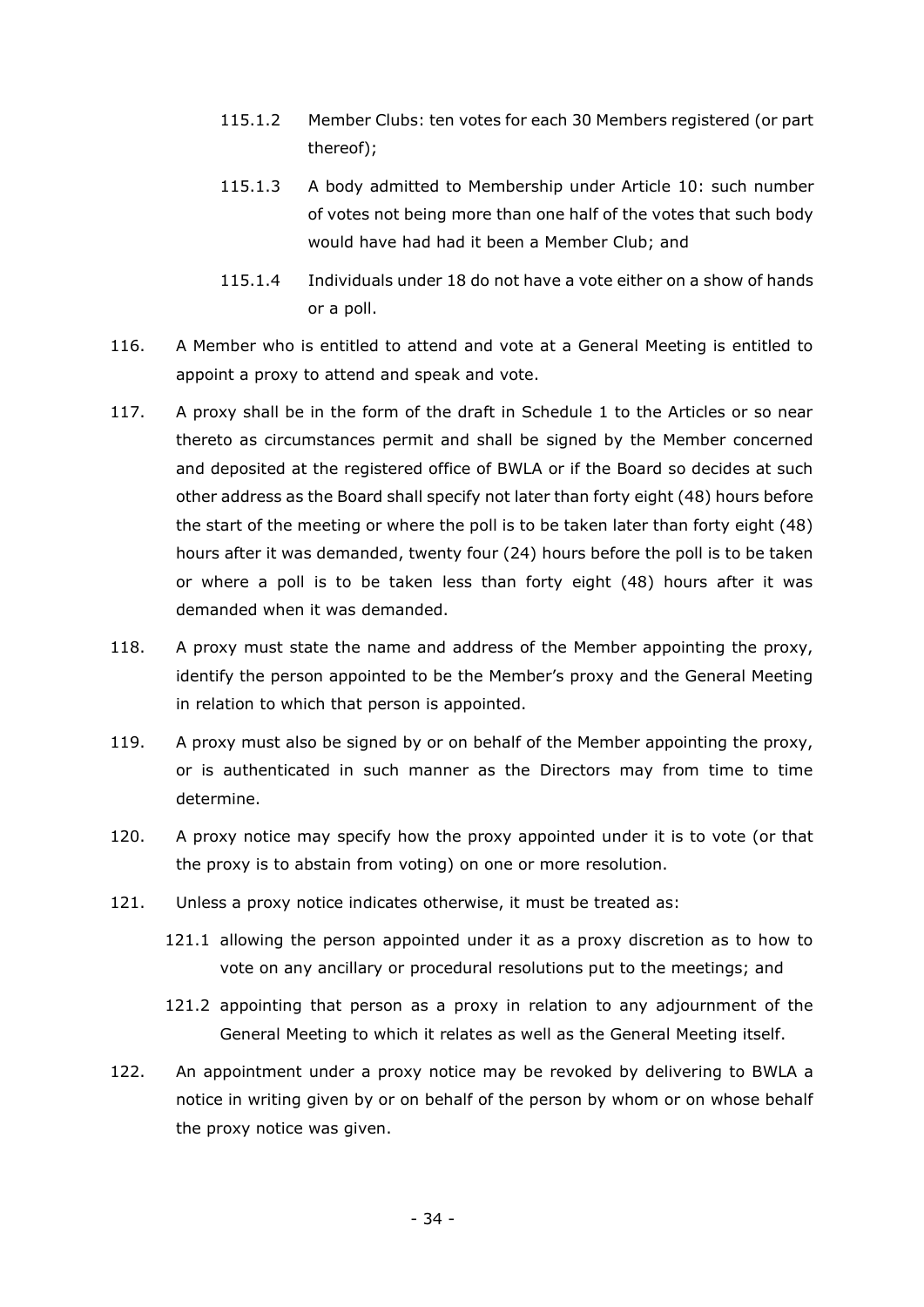- 123. A notice revoking a proxy appointment only takes effect if it is delivered before the start of a meeting or adjourned meeting to which it relates.
- 124. If a proxy notice is not executed by the person appointing the proxy, it must be accompanied by written evidence of the authority of the person who executed it to execute it on the appointer's behalf.
- 125. A club or other unincorporated association that is entitled to attend a General Meeting may do so by nominating one of its members (who must personally be a Member) to attend and exercise its rights at that meeting. The club shall provide their representative with a letter of authority signed by the chairman of the club or some other proper officer. If two or more people claim to represent the same club at a General Meeting, the Chairman of the meeting shall decide which one person shall be considered as the club representative. The Chairman's decision on this matter shall be final.
- 126. No objection shall be raised to the qualification of any voter except at the meeting or adjourned meeting at which the vote objected to is tendered and every vote not disallowed at the meeting shall be valid. Any objection made in due time shall be referred to the chairman of the meeting whose decision shall be final and conclusive.
- 127. In the event of there being an equality of votes, the chairman of the meeting shall have a second or casting vote.
- 128. The Directors may call General Meetings.
- 129. On the requisition of at least fifty (50) Members, the Board shall forthwith proceed to convene an Extraordinary General Meeting for a date not later than eight weeks after receipt of the requisition. If the Board fails to do so any Director or the Members requisitioning the meeting may do so.
- 130. The business of the Annual General Meeting of BWLA shall be:
	- 130.1 to receive the Annual Report;
	- 130.2 to receive the Annual Accounts;
	- 130.3 to receive the appointed Chairman and Independent Directors;
	- 130.4 to elect Elected Directors;
	- 130.5 to transact any other business that is included on the notice calling the meeting.
- 131. No business shall be conducted at a General Meeting that is not specified in the notice calling the meeting.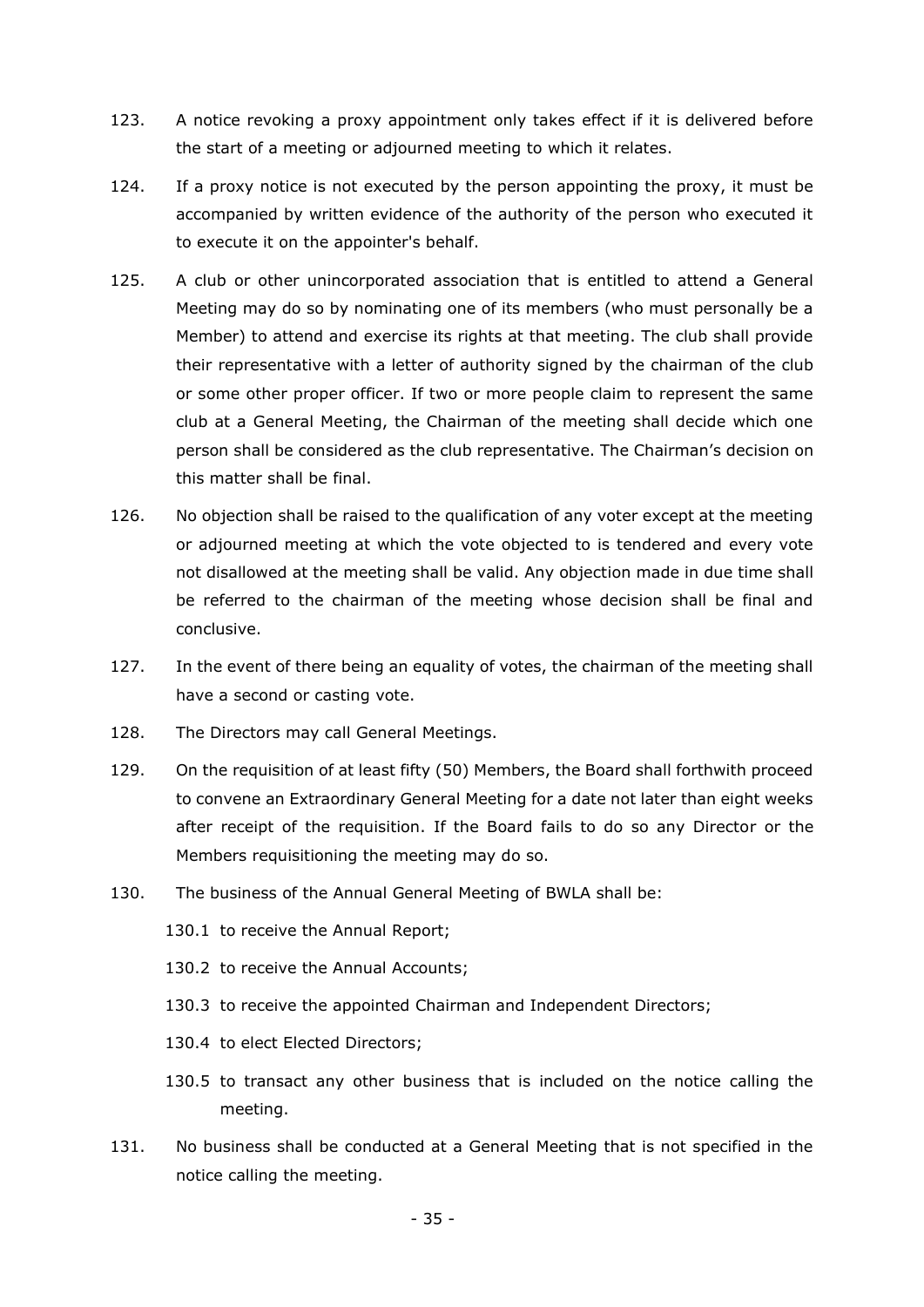#### **MISCELLANEOUS PROVISIONS RELATING TO THE BOARD OF DIRECTORS**

- <span id="page-35-0"></span>132. There shall be an Athlete Representative who shall be elected through a ballot of the athletes (such process to be conclusively determined by the Board and communicated to the athletes prior to the election). The Board shall, at its sole discretion, invite the Athlete Representative to attend Board meetings in person or virtually to represent the views of the athletes on a specific matter or matters. The Athlete Representative shall not be a Director nor be counted for quorum or voting purposes.
- 133. At the Annual General Meeting in every Year the Board shall lay before the Members a proper income and expenditure account for the period since the last preceding account (or in the case of the first account since the incorporation of the Association) made up in accordance with any statutory provisions for the time being in force to a date which shall not in any event be more than seven (7) Months before such meeting, together with proper balance sheet made up as at the same date. Every balance sheet shall be accompanied by proper reports of the Board and the Auditors, and copies of such account, balance sheet and reports (all of which shall be framed in accordance with any statutory requirements for the time being in force) and of any other Documents required by law to be annexed or attached thereto or to accompany the same shall, not less than fourteen (14) Clear Days before the date of the meeting, subject nevertheless to the provisions of the Act, be sent to the Auditors and to all other persons entitled to receive notices of General Meetings in the manner in which notices are hereinafter directed to be served. The Auditors' report shall be laid before the meeting pursuant to the provisions of the Act.
- 134. Directors and committees of the Board may be paid all travelling hotel and other expenses properly incurred by them in connection with their attendance at meetings of the Board or committees of the Board or General Meetings.
- 135. The Directors shall be entitled to such remuneration as the Board may determine.
- 136. Any person who has been suspended from being a Member or otherwise suspended from BWLA for any reason (including but not restricted to a ban, censure or other disciplinary action) shall be prohibited from running for any elected office whatsoever within BWLA (including the roles of President, Chair and Director of BWLA and any elected position within a Home Country Association, Regional Body, Member Club or any other recognised body) for a period of four (4) Years, such period to commence on the expiry of that person's suspension from BWLA.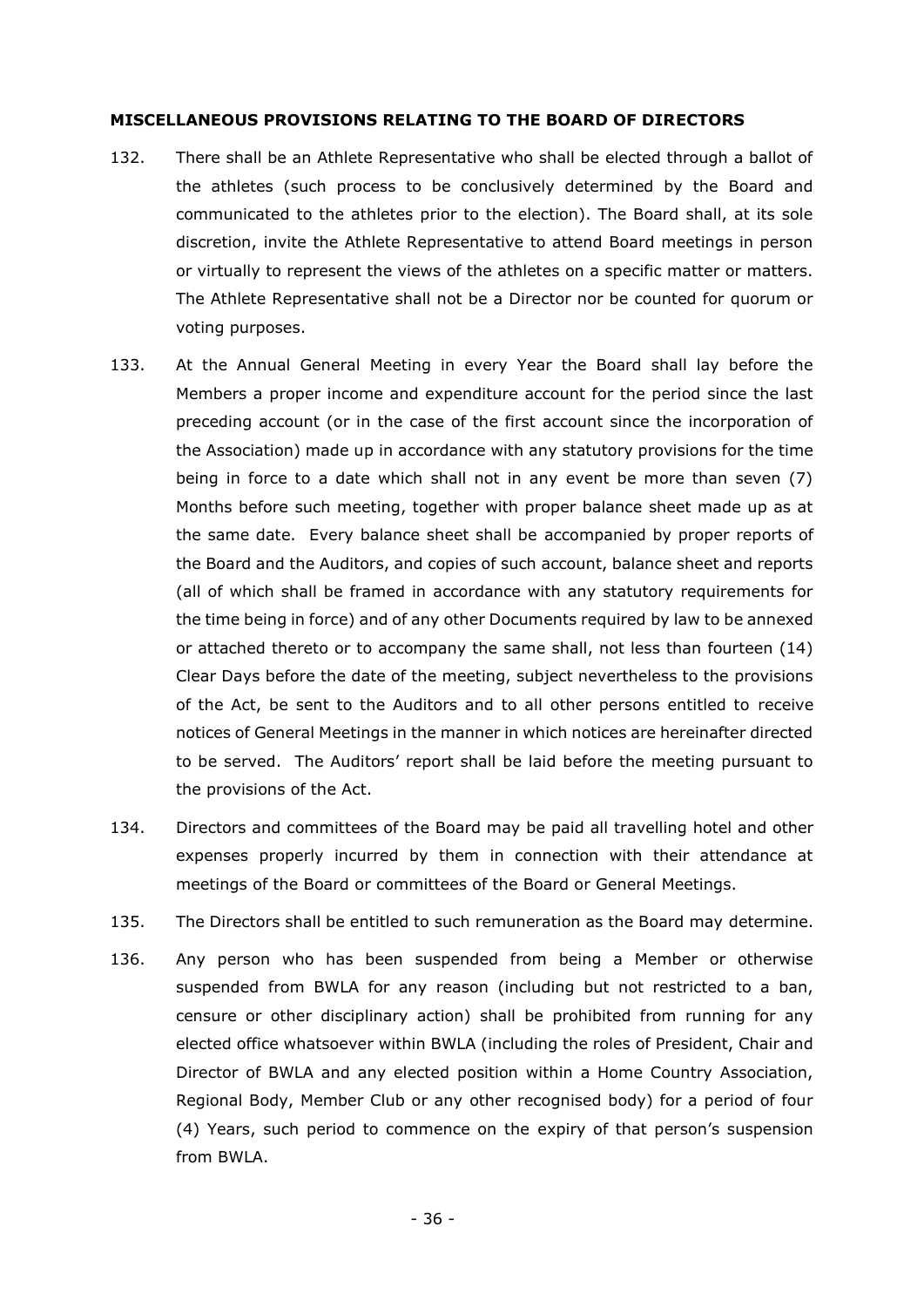#### **HONORARY OFFICE HOLDERS**

<span id="page-36-0"></span>137. The Board may, from time to time, appoint any person, whether a Member or not, to be a President, a Vice President, or a Patron. Such offices shall be honorary offices, carrying no executive duties or responsibilities and no voting powers.

#### **MEANS OF COMMUNICATION AND NOTICES**

- 138. Subject to the Articles, anything sent or supplied by or to BWLA under the Articles may be sent or supplied in any way in which the Act provides for Documents or information which are authorised or required by any provision of the Act to be sent or supplied by or to BWLA.
- 139. Subject to the Articles, any notice or Document to be sent or supplied to a Director in connection with the taking of decisions by Directors may also be sent or supplied by the means by which that Director has asked to be sent or supplied with such notices or Documents from time to time.
- 140. Any notice to be given by or to any person pursuant to the Articles:
	- 140.1 must be in writing to the Address for the time being notified for that purpose; or
	- 140.2 must be given in Electronic Form.
- 141. BWLA may give any notice to a Member either:
	- 141.1 Personally; or
	- 141.2 By sending it by post in a prepaid envelope addressed to the Member at his or her address; or
	- 141.3 By leaving it at the address of the Member; or
	- 141.4 By giving it in Electronic Form to the Member's address; or
	- 141.5 By placing the notice on a website and providing the person with a notification in writing or in Electronic Form of the presence of the notice on the website. The notification must state that it concerns a notice of a meeting and must specify the place, date and time of the meeting.
- 142. Proof that an envelope containing a notice was properly addressed, prepaid and posted shall be conclusive evidence that the notice was given. Proof that a notice contained in an Electronic Form was sent shall be conclusive where BWLA can show that it was properly addressed and sent in accordance with section 1147 Act. A notice shall be deemed to be given at the expiration of forty eight (48) hours after the envelope containing it was posted or, in the case of a notice contained in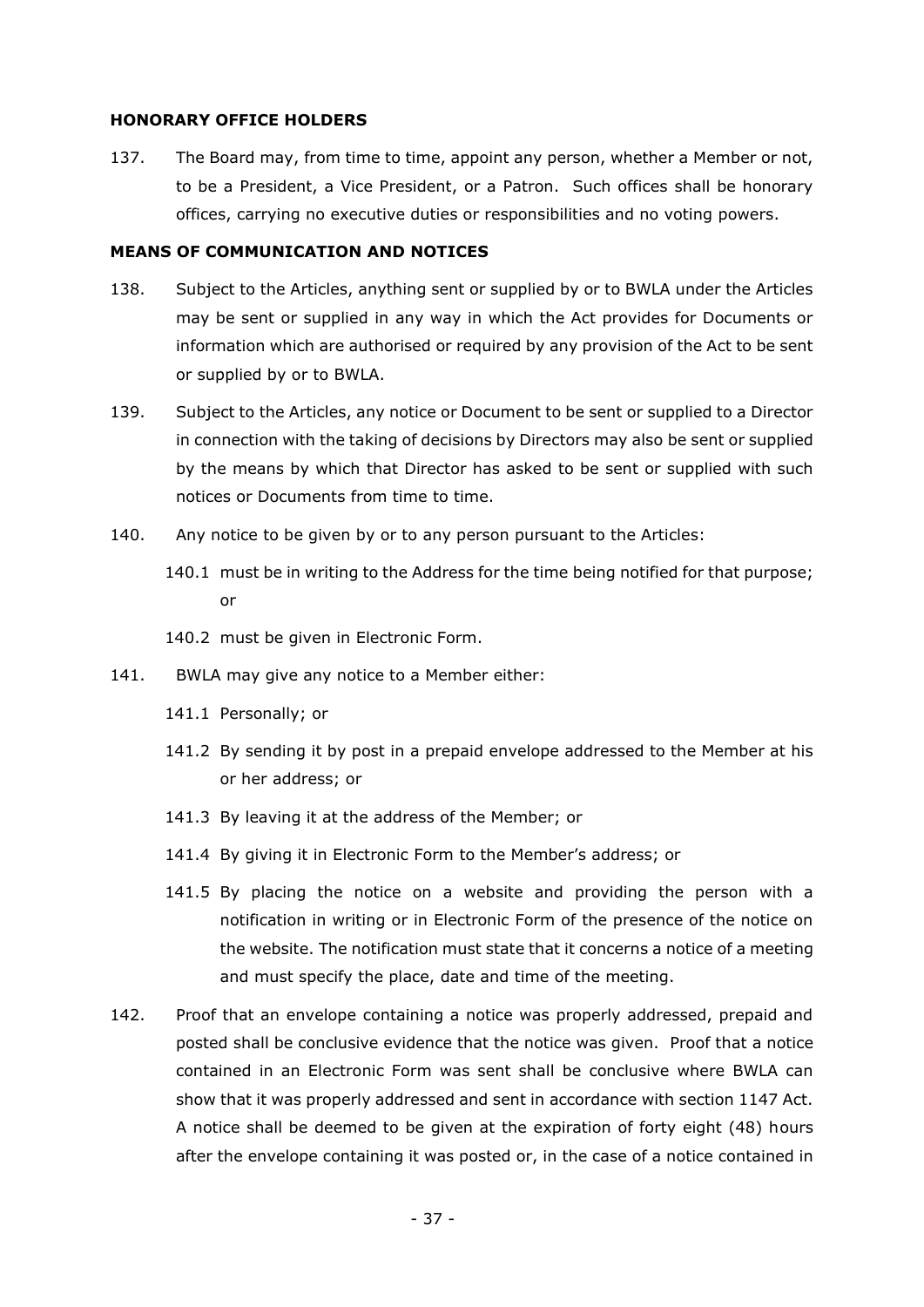an Electronic Form, at the expiration of forty eight (48) hours after the time it was sent.

- 143. Notwithstanding any other provisions of the Articles, BWLA may send or supply any Document or information to Members that is required or authorised to be sent or supplied by BWLA under the Act or pursuant to the Articles or the Regulations by making it available on a website to Members. The relevant provisions of the Act, which apply when Documents sent under the Act are made available on a website, shall (with any necessary changes) also apply when any Document or information is sent or supplied under the Articles or Regulations to Members.
- 144. A Member who does not register an address with BWLA or who registers only a postal address that is not within the United Kingdom shall not be entitled to receive any notice from BWLA.
- 145. A Member present in person at any meeting of BWLA shall be deemed to have received notice of the meeting and of the purposes for which it was called.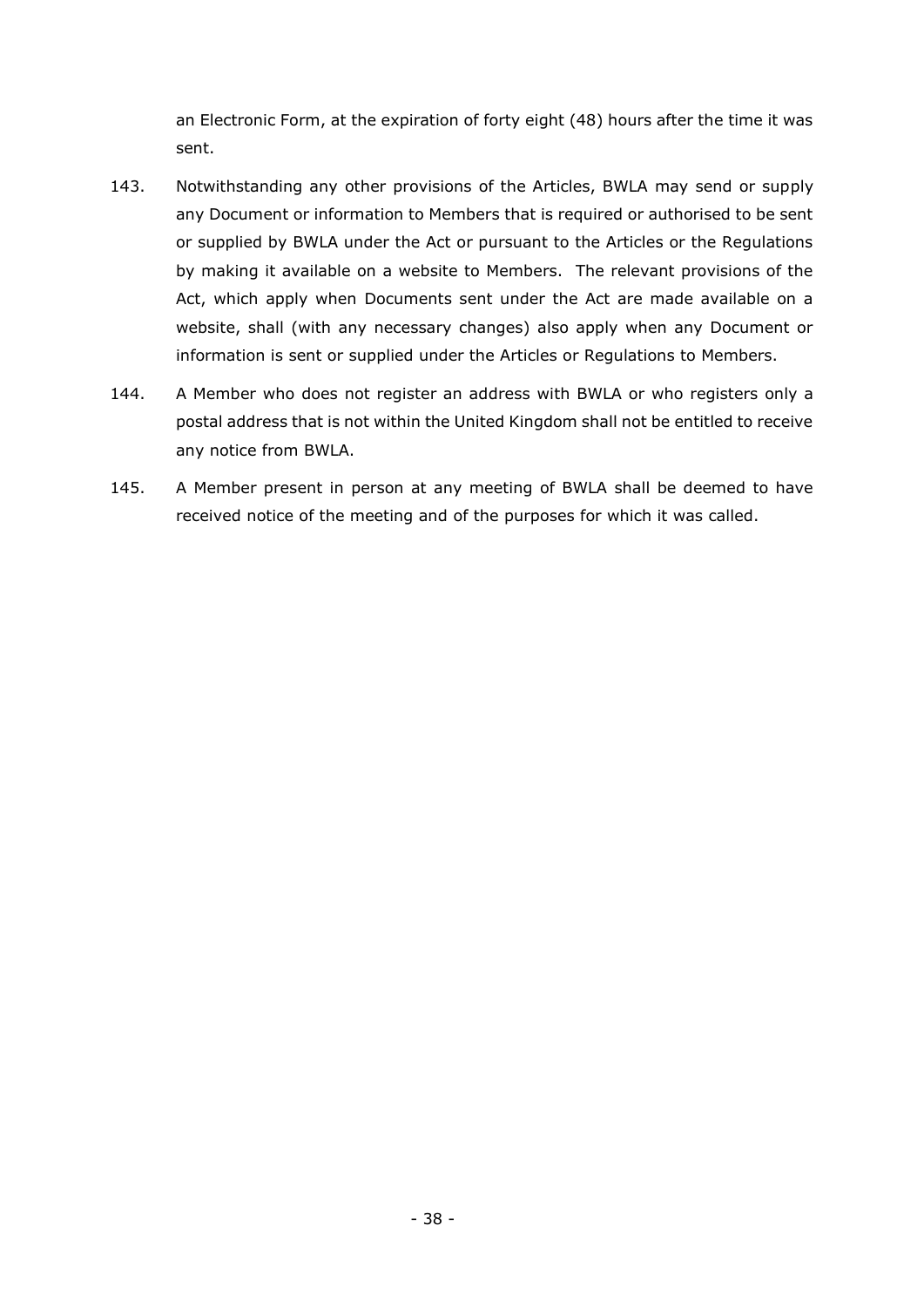# **DISPUTES**

- 146. The Members agree that if a dispute in connection with the Articles arises and the dispute cannot be resolved by agreement, it shall be referred to Sports Resolutions for resolution by mediation in accordance with the Sports Resolutions Mediation procedure which is deemed to be incorporated by reference to this clause.
- 147. If the dispute is not settled within 60 days of the mediation being instituted, or within such other period as the parties shall agree in writing, the dispute(s) shall be referred to and finally resolved by arbitration under the Arbitration Act 1996 and Sports Resolutions' Arbitration Rules are deemed to be incorporated by reference to this clause.

### **DISSOLUTION**

- 148. The Members may at any time before, and in expectation of, its dissolution resolve that any net assets of BWLA after all its debts and liabilities have been paid, or provision has been made for them, shall on or before the dissolution of BWLA be applied or transferred in any of the following ways:
	- 148.1 directly for the Objects;
	- 148.2 to any charity or charities with purposes similar to the Objects; or
	- 148.3 to any charity or charities for use for particular purposes that fall within the Objects.
- 149. In no circumstances shall the net assets of BWLA be paid to or distributed among the Members (except to a Member that is itself a charity) and if no resolution is passed by the Members the net assets of BWLA shall be applied for charitable purposes as directed by the Court.

### **INDEMNITY**

150. BWLA may indemnify a Director or former Director against any liability incurred by him in that capacity to the extent permitted by sections 232 to 234 of the Act.